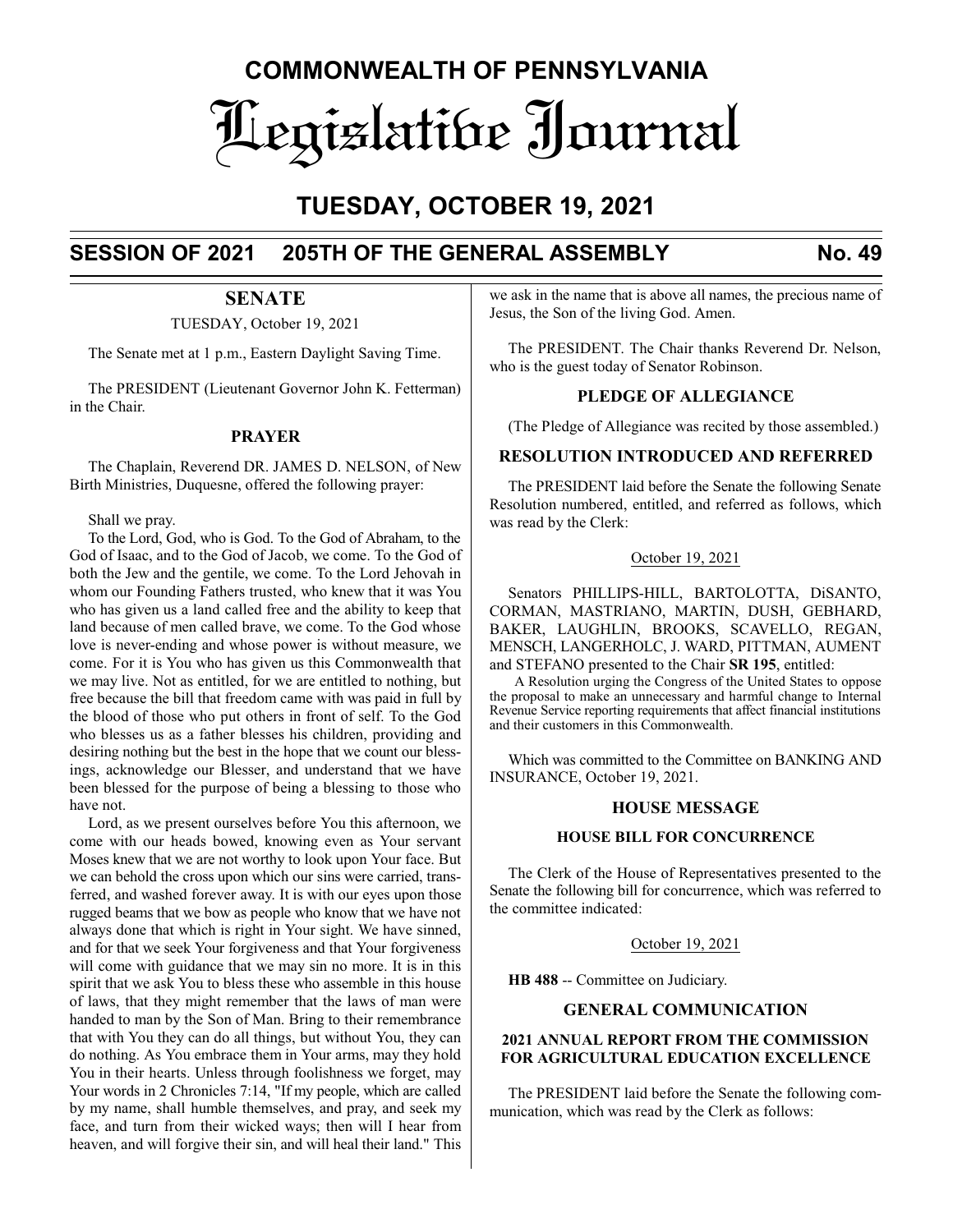COMMONWEALTH OF PENNSYLVANIA Department of Agriculture 2301 North Cameron Street Harrisburg, Pennsylvania 17110

October 18, 2021

To the General Assembly Commonwealth of Pennsylvania Harrisburg, PA 17120

# **RE: AGRICULTURAL EDUCATION IN PA 2021**

Attached please find the 2021 Annual Report to the General Assembly by the Commission for Agricultural Education Excellence. Section 1549.1 of the Public School Code of 1949 establishes a Commission for Agricultural Education Excellence that among other duties, is charged to investigate, review, and issue an annual report on the status of agricultural education and submit this report to the Governor and General Assembly. A copy of each of the annual reports is posted at https://www.agriculture.pa.gov/Business\_Industry/workforcedevelopment/Pages/Commission-for-Agricultural-Education-Excellence.aspx.

If you have any questions, please don't hesitate to reach out. Thank you and have a good day.

> Stephen B. Rudman Director of Legislative Affairs

The PRESIDENT. This report will be filed in the Library.

# **BILLS REPORTED FROM COMMITTEES**

Senator LAUGHLIN, from the Committee on Game and Fisheries, reported the following bill:

### **HB 1122 (Pr. No. 1170)**

An Act amending Title 34 (Game) of the Pennsylvania Consolidated Statutes, in hunting and furtaking licenses, further providing for resident license and fee exemptions and for license costs and fees.

Senator BAKER, from the Committee on Judiciary, reported the following bills:

# **SB 814 (Pr. No. 993)**

An Act amending Title 18 (Crimes and Offenses) of the Pennsylvania Consolidated Statutes, in obstructing governmental operations, providing for the offense of evading arrest or detention on foot and for the offense of harming a police animal while evading arrest or detention.

# **SB 904 (Pr. No. 1140)**

An Act amending Title 42 (Judiciary and Judicial Procedure) of the Pennsylvania Consolidated Statutes, in other criminal provisions, further providing for definitions and providing for meetings.

## **SB 905 (Pr. No. 1141)**

An Act amending the act of November 22, 1978 (P.L.1166, No.274), referred to as the Pennsylvania Commission on Crime and Delinquency Law, further providing for County Adult Probation and Parole Advisory Committee.

### **SB 913 (Pr. No. 1144)**

An Act amending Title 42 (Judiciary and Judicial Procedure) of the Pennsylvania Consolidated Statutes, in sentencing, further providing for conditions of probation and for modification or revocation of order of probation.

Senator DUSH, from the Committee on Local Government, reported the following bills:

### **SB 275 (Pr. No. 1163)** (Amended)

An Act amending Title 53 (Municipalities Generally) of the Pennsylvania Consolidated Statutes, in preemptions, providing for restrictions on utility services prohibited.

### **SB 448 (Pr. No. 1164)** (Amended)

An Act amending Titles 18 (Crimes and Offenses) and 53 (Municipalities Generally) of the Pennsylvania Consolidated Statutes, in firearms and other dangerous articles, further providing for limitation on the regulation of firearms and ammunition; and, in preemptions, providing for regulation of firearms and ammunition.

### **SB 755 (Pr. No. 943)**

An Act amending the act of July 31, 1968 (P.L.805, No.247), known as the Pennsylvania Municipalities Planning Code, in general provisions, providing for certain transmittals and submissions to governmental bodies.

### **HB 430 (Pr. No. 2274)** (Amended)

An Act amending the act of May 25, 1945 (P.L.1050, No.394), known as the Local Tax Collection Law, further providing for effect of failure to receive tax notice.

### **LEGISLATIVE LEAVES**

The PRESIDENT. The Chair recognizes the gentlewoman from Westmoreland, Senator Kim Ward.

Senator K. WARD. Mr. President, I request temporary Capitol leaves for Senator Bartolotta and Senator Regan, and legislative leaves for Senator DiSanto and Senator Scavello.

The PRESIDENT. Senator Kim Ward requests temporary Capitol leaves for Senator Bartolotta and Senator Regan, and legislative leaves for Senator DiSanto and Senator Scavello. Without objection, the leaves will be granted.

# **LEAVE OF ABSENCE**

Senator K. WARD asked and obtained a leave of absence for Senator TOMLINSON, for today's Session, for personal reasons.

# **JOURNAL APPROVED**

The PRESIDENT. The Journal of the Session of May 24, 2021, is now in print.

The Clerk proceeded to read the Journal of the Session of May 24, 2021.

Senator K. WARD. Mr. President, I move that further reading of the Journal be dispensed with and that the Journal be approved.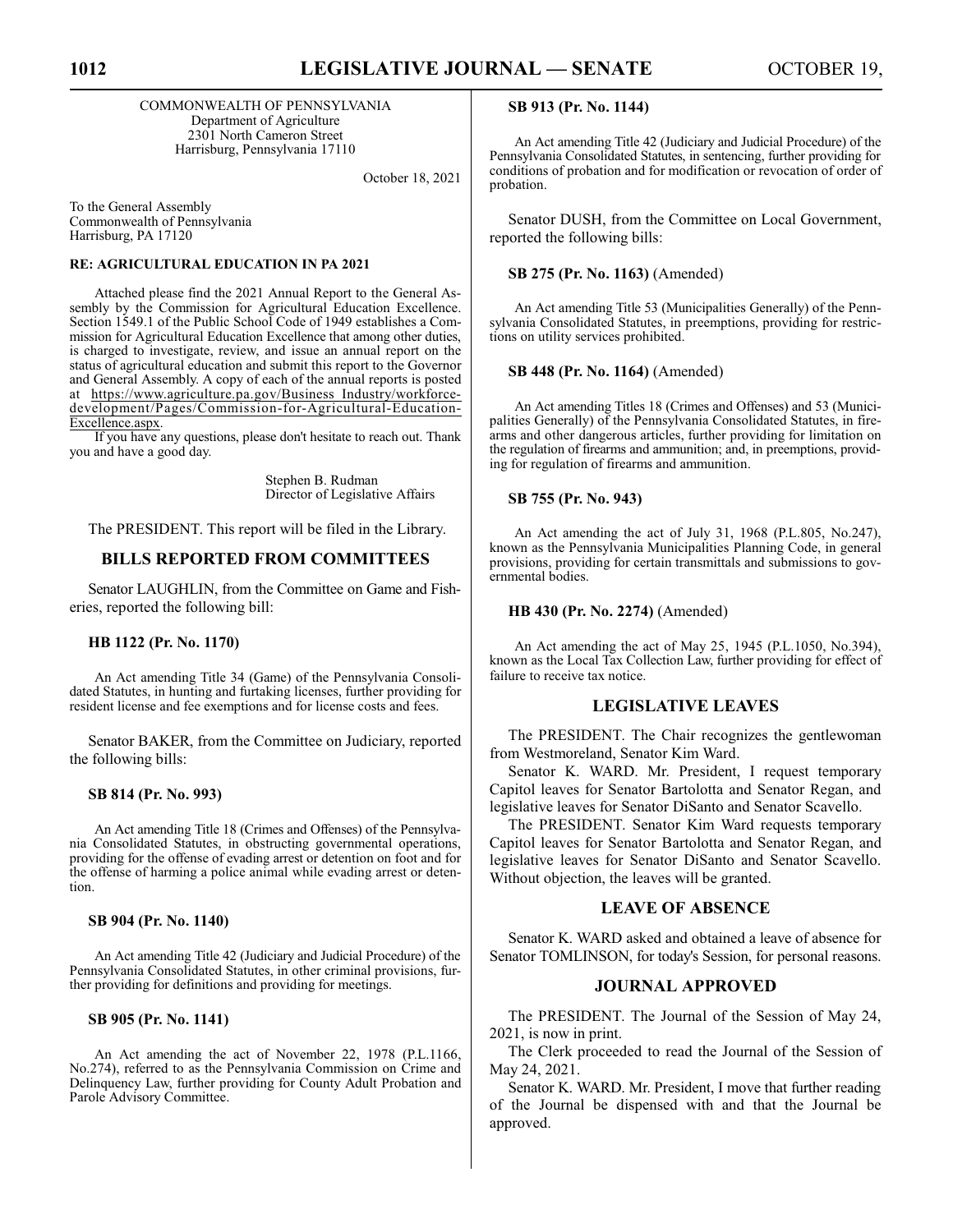On the question,

Will the Senate agree to the motion?

The yeas and nays were required by Senator K. WARD and were as follows, viz:

### YEA-49

Bartolotta Comitta Kearney Santarsiero Yaw Corman Langerholc Saval Yudichak Costa

Argall DiSanto Laughlin Scavello Aument Dush Martin Schwank Flynn Mastriano Stefan<br>Fontana Mensch Street Boscola Gebhard Muth Tartaglione Gordner Phillips-Hill<br>Haywood Pittman Brooks Haywood Pittman Ward, Judy

Browne Hughes Regan Ward, Kim<br>
Cappelletti Hutchinson Robinson Williams, A Cappelletti Hutchinson Robinson Williams, Anthony H. Kane Sabatina Williams, Lindsey<br>
Kearney Santarsiero Yaw

### NAY-0

A majority of the Senators having voted "aye," the question was determined in the affirmative.

The PRESIDENT. The Journal is approved.

# **GUESTS OF SENATOR SCOTT F. MARTIN PRESENTED TO THE SENATE**

The PRESIDENT. The Chair recognizes the gentleman from Lancaster, Senator Martin.

Senator MARTIN. Mr. President, I rise today to recognize Natalie Raff, an eighth grader at Conestoga Valley Middle School in my district, who recently won the national title for her age group at the U.S. National Irish Dance Championships, which were held in Phoenix, Arizona. Natalie is here with us today on the Senate floor alongside her parents, Tom and Jennifer Raff; her sister, Olivia Raff; as well as her coach and owner of her dance school, Crystal Carper. Natalie is a student at the Hooley School of Irish Dance in Leola, which has a history of sending dancers to regional, national, and world competitions. In fact, the Hooley School has produced two world championship qualifiers in the past.

For those who do not know, Irish dancing is known for its straight arms and rhythmic footwork techniques. I bring this up because Natalie is a bit of a unique champion in this regard. To be more specific, Natalie was born with a left arm that is shorter and fused at a 90-degree angle. However, she refused to be held back by this and now sits here today on the floor of the Pennsylvania Senate through will, pure grit, and skill to become a national champion. What is next for Natalie, you might ask, Mr. President? Well, her recent victory means she now has the opportunity to compete at the Irish Dance World Championships, which are being held in Belfast, Ireland, next April.

Mr. President, I ask that my colleagues join me in welcoming Natalie Raff to the Pennsylvania Senate to congratulate her on her national championship and to wish her the best of luck at the world championships next year and in all of her future endeavors.

Thank you, Mr. President.

The PRESIDENT. Would the guests of Senator Martin please rise to be welcomed by the Senate.

(Applause.)

# **GUESTS OF SENATOR DEVLIN ROBINSON PRESENTED TO THE SENATE**

The PRESIDENT. The Chair recognizes the gentleman from Allegheny, Senator Robinson.

Senator ROBINSON. Mr. President, I am pleased to introduce Reverend Dr. James D. Nelson to the Senate floor today as our guest Chaplain. Pastor Nelson is a friend of mine and a man of service. He serves God, his family, his country, and his community. He is the senior and founding pastor of New Birth Ministries in Duquesne, Pennsylvania, and has a long and impressive career in ministry, the military, as well as law enforcement. He has served honorably in the Pennsylvania Air National Guard and the United States Air Force. He also has an illustrious career with the Allegheny County Sheriff's Department, the University of Pittsburgh, and the Borough of McKeesport, Pennsylvania. We thank him and applaud him for his service. Today he is joined by his wife, Carol; his daughter, Jennifer; and several other friends. Please join me in welcoming Reverend Dr. James D. Nelson.

The PRESIDENT. Would the guests of Senator Robinson please rise to be welcomed by the Senate.

(Applause.)

# **GUESTS OF SENATOR ANTHONY H. WILLIAMS PRESENTED TO THE SENATE**

The PRESIDENT. The Chair recognizes the gentleman from Philadelphia, Senator Anthony Williams.

Senator A.H. WILLIAMS. Mr. President, I would like to acknowledge two of my staff members who are visiting the Capitol for the first time ever. One runs my south Philadelphia office, Ms. Lynne Wilkins--if she could stand. She is joined by my main office person, Andre Caroll. Both do an extraordinary job on behalf of the Commonwealth and, certainly, my constituents in the 8th Senatorial District. I ask the Members of the Senate to give them a warm welcome.

The PRESIDENT. Would the guests of Senator Anthony Williams please rise to be welcomed by the Senate.

(Applause.)

### **RECESS**

The PRESIDENT. The Chair recognizes the gentlewoman from Westmoreland, Senator Kim Ward.

Senator K. WARD. Mr. President, I request a recess of the Senate for purposes of an off-the-floor meeting of the Committee on Rules and Executive Nominations, followed by a Republican caucus to be held in the Majority Caucus Room and via Zoom.

The PRESIDENT. The Chair recognizes the gentleman from Allegheny, Senator Costa.

Senator COSTA. Mr. President, at the conclusion of the meeting of the Committee on Rules and Executive Nominations, Senate Democrats will meet in the rear of the Chamber for a caucus as well.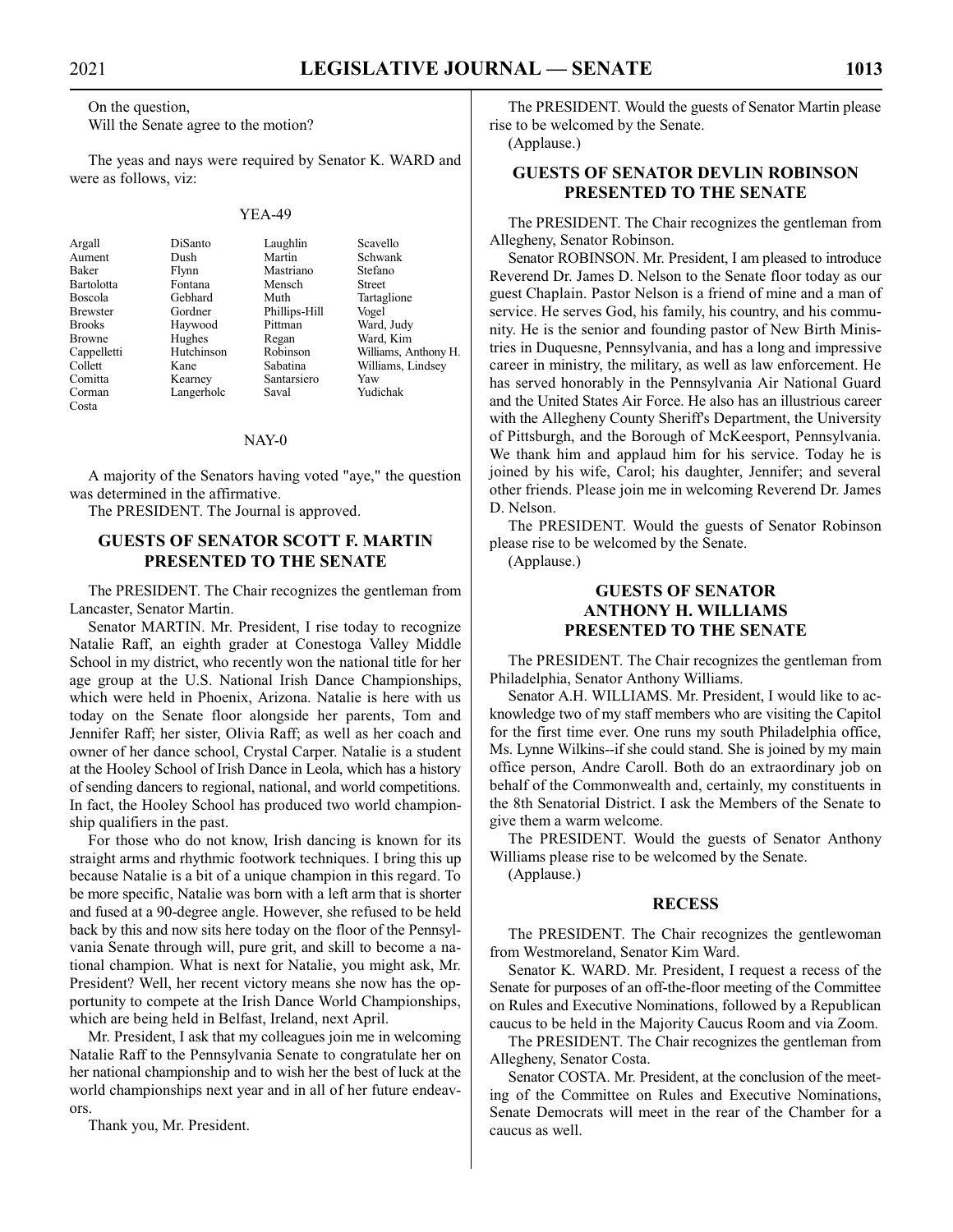The PRESIDENT. For purposes of a meeting of the Committee on Rules and Executive Nominations, followed by Republican and Democratic caucuses to be held in their respective caucus rooms, without objection, the Senate stands in recess.

# **AFTER RECESS**

The PRESIDENT. The time of recess having expired, the Senate will come to order.

# **LEGISLATIVE LEAVES CANCELLED**

The PRESIDENT. Senator Bartolotta, Senator Regan, and Senator Scavello have returned, and their respective leaves are cancelled.

# **CALENDAR**

# **THIRD CONSIDERATION CALENDAR**

### BILLS OVER IN ORDER

**SB 1, SB 113** and **SB 137** -- Without objection, the bills were passed over in their order at the request of Senator K. WARD.

# BILL ON THIRD CONSIDERATION AND FINAL PASSAGE

**SB 157 (Pr. No. 139)** -- The Senate proceeded to consideration of the bill, entitled:

An Act providing for the establishment of first-time home buyer savings accounts for first-time home buyers in this Commonwealth.

Considered the third time and agreed to,

On the question, Shall the bill pass finally?

The PRESIDENT. The Chair recognizes the gentleman from Montgomery, Senator Mensch.

Senator MENSCH. Mr. President, since the 2009 financial crisis, the number of first-time homebuyers has decreased significantly. According to the National Association of Realtors, the share of first-time homebuyers in the national home sale market has fallen from 45 to 32 percent. In response, several States have already passed legislation to allow first-time homebuyers to deposit money into a savings account, where it goes for the exclusive purpose of purchasing a first home, and the money can be deducted from their State income tax. Home ownership can help to strengthen communities and provide stability for growing families. A first-time home buyer savings account will be an important tool in helping people overcome the financial obstacles to homeownership. The result would be an overall positive impact on Pennsylvania's economy, spurring additional economic activity, job creation, and earnings for households. I would appreciate an affirmative vote.

And the question recurring, Shall the bill pass finally?

The yeas and nays were taken agreeably to the provisions of the Constitution and were as follows, viz:

### YEA-46

| Argall            | Costa      | Laughlin      | Scavello          |
|-------------------|------------|---------------|-------------------|
| Aument            | DiSanto    | Martin        | Schwank           |
| Baker             | Dush       | Mastriano     | Stefano           |
| <b>Bartolotta</b> | Flynn      | Mensch        | <b>Street</b>     |
| Boscola           | Fontana    | Muth          | Tartaglione       |
| <b>Brewster</b>   | Gebhard    | Phillips-Hill | Vogel             |
| <b>Brooks</b>     | Gordner    | Pittman       | Ward, Judy        |
| <b>Browne</b>     | Haywood    | Regan         | Ward, Kim         |
| Cappelletti       | Hughes     | Robinson      | Williams, Lindsey |
| Collett           | Hutchinson | Sabatina      | Yaw               |
| Comitta           | Kane       | Santarsiero   | Yudichak          |
| Corman            | Langerholc |               |                   |

### NAY-3

Kearney Saval Williams, Anthony H.

A constitutional majority of all the Senators having voted "aye," the question was determined in the affirmative.

Ordered, That the Secretary of the Senate present said bill to the House of Representatives for concurrence.

# BILLS OVER IN ORDER

**SB 236, SB 327** and **SB 457** -- Without objection, the bills were passed over in their order at the request of Senator K. WARD.

# BILL ON THIRD CONSIDERATION AND FINAL PASSAGE

SB 603 (Pr. No. 1160) -- The Senate proceeded to consideration of the bill, entitled:

An Act amending the act of March 10, 1949 (P.L.30, No.14), known as the Public School Code of 1949, in school health services, further providing for health services.

Considered the third time and agreed to,

And the amendments made thereto having been printed as required by the Constitution,

On the question, Shall the bill pass finally?

The PRESIDENT. The Chair recognizes the gentlewoman from Mercer, Senator Brooks.

Senator BROOKS. Mr. President, Pennsylvania leads the nation in Lyme disease cases with 33 percent of the cases in the United States. According to our State Department of Health, in 2019, the following counties represented the top 10 case counts of Lyme disease reported here in Pennsylvania: Chester; Westmoreland; Butler; Bucks; Montgomery; York; Allegheny; Centre; Lancaster; and Berks Counties.

Mr. President, this is not a rural issue. This is a statewide health crisis that we need to do more to combat. While this legislation is one step forward, we need to ensure that all Pennsylvanians have access to the treatment that they need for tick-related diseases, as well as ensuring that insurance companies cover the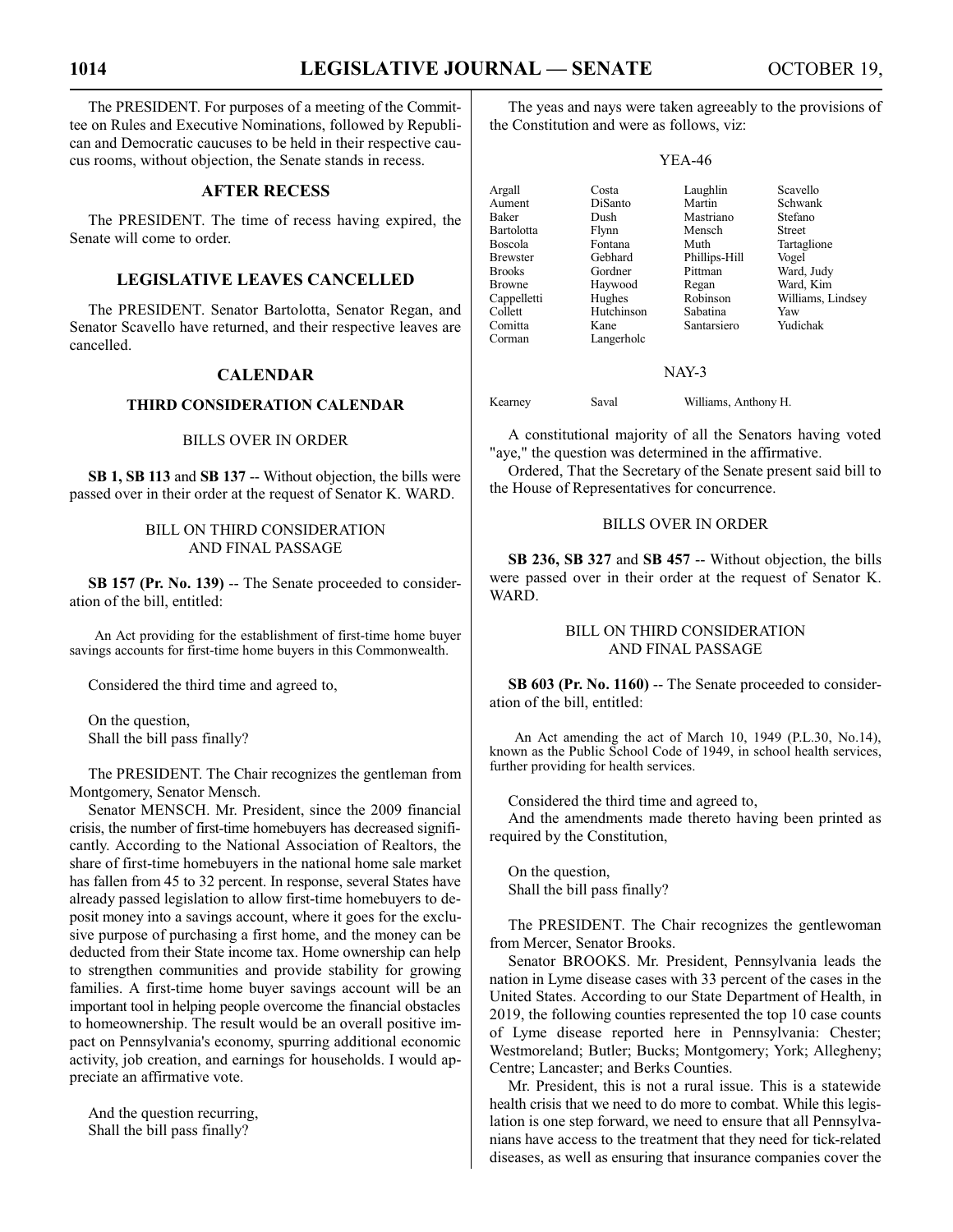treatments and testing. We also need to ensure that we are providing Pennsylvanians with the most thorough testing possible for tick-related diseases.

Nationally, roughly one-third of the cases of Lyme were reported in children 0 to 20 years of age over the last decade. Here in Pennsylvania, in 2019, approximately 1 in 4 cases of Lyme occurred in children, with children ages 5 to 9 at the greatest risk of contracting Lyme disease. In an effort to reduce tick-related diseases in our children, Senate Bill No. 603 establishes protocols for tick bites in our schools.

A school nurse, school physician, or employee of a school district shall remove a tick from a student in accordance with guidelines issued by the Department of Health. After a tick is removed from a student, the school district shall notify the parent or guardian of the student in writing, stating that a tick was removed and that ticks can transmit diseases. The parent or guardian should record the date on which the tick was removed. The tick shall be preserved for the parent or guardian of the student or the school to send to the Tick Research Lab of Pennsylvania for testing. The school district shall also provide information to the parent or guardian on how to send the tick to the Tick Research Lab of Pennsylvania. This testing is free of charge to Pennsylvanians in partnership with the Department of Health and the Tick Research Lab through funding appropriated by the General Assembly. The intent is that parents will become more aware of the signs and symptoms of Lyme disease and other tickborne diseases such as deer tick virus, anaplasmosis, Rocky Mountain spotted fever, and mycoplasmosis. These are just some of the tick-related diseases found here in Pennsylvania.

Mr. President, we need to do more. We must do more. Lyme disease can cause lifelong impairment and even lead to death. But, it is preventable and treatable through better education on tick testing, diagnosis, and treatment. For those at home, if you find a tick on you or your pet, please safely remove it and visit www.ticklab.org to package and mail your tick to the Pennsylvania Tick Lab for testing. Again, this testing is free of charge. Once you get the results, consult your physician and share the lab results to determine the next steps in your treatment.

Thank you, Mr. President.

And the question recurring, Shall the bill pass finally?

The yeas and nays were taken agreeably to the provisions of the Constitution and were as follows, viz:

### YEA-48

Flynn Mastriano Stefano<br>Fontana Mensch Street Fontana Mense<br>Gebhard Muth Gordner Phillips-Hill Vogel<br>Haywood Pittman Ward, Haywood Pittman Ward, Judy<br>Hughes Regan Ward, Kim Hughes Regan Ward, Kim<br>Hutchinson Robinson Williams A Kane Sabatina Williams, Lindsey<br>
Kearney Santarsiero Yaw Langerholc

Costa Laughlin Scavello<br>
Dush Martin Schwanl Schwank Tartaglione Williams, Anthony H. Santarsiero Yaw<br>Saval Yudichak

# NAY-1

DiSanto

A constitutional majority of all the Senators having voted "aye," the question was determined in the affirmative.

Ordered, That the Secretary of the Senate present said bill to the House of Representatives for concurrence.

# BILL OVER IN ORDER

**SB 696** -- Without objection, the bill was passed over in its order at the request of Senator K. WARD.

# BILL LAID ON THE TABLE

**SB 703 (Pr. No. 787)** -- The Senate proceeded to consideration of the bill, entitled:

An Act amending Title 18 (Crimes and Offenses) of the Pennsylvania Consolidated Statutes, in assault, further providing for the offense of stalking.

Upon motion of Senator K. WARD, and agreed to by voice vote, the bill was laid on the table.

# **SB 703 TAKEN FROM THE TABLE**

Senator K. WARD. Mr. President, I move that Senate Bill No. 703, Printer's No. 787, be taken from the table and placed on the Calendar.

The motion was agreed to by voice vote.

The PRESIDENT. The bill will be placed on the Calendar.

# BILL LAID ON THE TABLE

**SB 704 (Pr. No. 804)** -- The Senate proceeded to consideration of the bill, entitled:

An Act amending Title 18 (Crimes and Offenses) of the Pennsylvania Consolidated Statutes, in sexual offenses, further providing for the offense of institutional sexual assault.

Upon motion of Senator K. WARD, and agreed to by voice vote, the bill was laid on the table.

# **SB 704 TAKEN FROM THE TABLE**

Senator K. WARD. Mr. President, I move that Senate Bill No. 704, Printer's No. 804, be taken from the table and placed on the Calendar.

The motion was agreed to by voice vote.

The PRESIDENT. The bill will be placed on the Calendar.

# BILLS OVER IN ORDER

**SB 731** and **SB 775** -- Without objection, the bills were passed over in their order at the request of Senator K. WARD.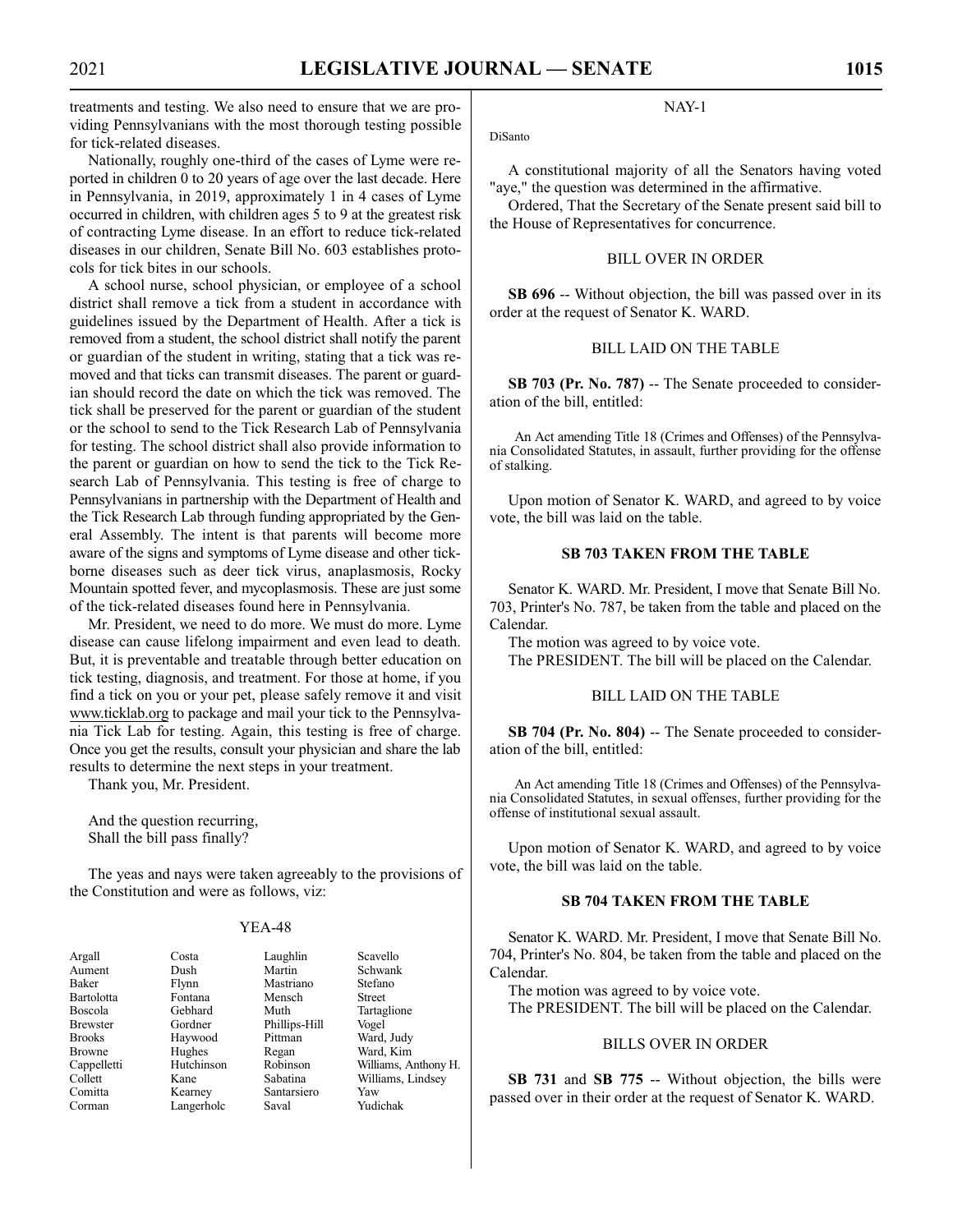# BILLS ON THIRD CONSIDERATION AND FINAL PASSAGE

**SB 777 (Pr. No. 917)** -- The Senate proceeded to consideration of the bill, entitled:

An Act amending Title 75 (Vehicles) of the Pennsylvania Consolidated Statutes, in inspection of vehicles, further providing for requirement for periodic inspection of vehicles.

Considered the third time and agreed to,

On the question, Shall the bill pass finally?

The PRESIDENT. The Chair recognizes the gentleman from Cambria, Senator Langerholc.

Senator LANGERHOLC. Mr. President, I rise to ask for support for Senate Bill No. 777. This bill would exempt the five newest model year vehicles from the emissions test and remove the gas cap test for subject vehicles without a gas cap. The current vehicle emissions testing program was rolled out in 2014, then approved by the EPA in 2015. Since then, gasoline-powered cars, vans, and light-duty trucks with the model year 1975 and newer must receive an annual vehicle emissions test, which only applies to 25 counties in Pennsylvania. This is a top legislative priority for the constituents I represent in Cambria County, since their vehicles continuously pass this outdated test, and they are continuously forced to pay this onerous test. Between 2010 and 2019, there were over 21 million newer vehicles that passed the emissions test 99.65 percent of the time. The emissions test has become less effective at reducing air pollution, particularly due to newer, more fuel-efficient vehicles entering the fleet. The Committee on Transportation held a public hearing on September 27, 2021, where DEP testified that the air quality has clearly improved across the Commonwealth. With the heightened focus on manufacturing and supporting electric vehicles, we will continue to see improvements to our air quality. It is time to end this outdated test, period. I would like to applaud and thank Majority Leader Kim Ward for leading this initiative last Session and urge my colleagues for an affirmative vote.

Thank you, Mr. President.

The PRESIDENT. The Chair recognizes the gentleman from Philadelphia, Senator Sabatina.

Senator SABATINA. Mr. President, I respectfully oppose this bill. I know the maker has good intentions with this bill, but, frankly, we risk losing Federal funds if this bill were to become law. It violates certain SIP agreements that were entered into circa 1987. So, I would caution the Members to be thoughtful and careful when voting on this bill because it may be a Pandora's box that we open, and, you know, we may live to regret it. So, for those reasons I am opposed to Senate Bill No. 777. Thank you.

The PRESIDENT. The Chair recognizes the gentlewoman from Northampton, Senator Boscola.

Senator BOSCOLA. Mr. President, I rise to offer my perspective on Senate Bill No. 777. The fact is, Mr. President, that today, 42 counties out of 67 do not require any vehicle emissions testing whatsoever. Forty-two, nothing, none, zero, and then there are the 25 counties where it is required. I happen to represent two of them. So all this bill does is say, of those 25 counties that are required to do emissions testing--while 42 do not--that if you purchase a new vehicle you do not have to go through emissions testing for 5 years. So, if you own the car longer than 5 years, you are still going to have to go through that emissions testing--where in 42 counties you do not have to go through anything. I happen to have a vehicle that is 1 year old. I will have to get that emissions testing for the next 4 years even though it is a fuel-efficient car, even hybrids have to go through this. But, more importantly, I do see this bill as providing more incentive for people to purchase newer, cleaner, fuel-efficient cars and hybrid vehicles. To me, this bill just makes common sense, and I will be voting for it. If for some reason there are those who can buy or lease a car, a newer one, as opposed to a much older vehicle, I think that is what we want to do here in the Commonwealth.

So thank you, Mr. President, I wanted to give you my perspective.

And the question recurring, Shall the bill pass finally?

The yeas and nays were taken agreeably to the provisions of the Constitution and were as follows, viz:

|--|--|

| Argall<br>Aument<br><b>Baker</b><br><b>Bartolotta</b><br><b>Boscola</b><br><b>Brooks</b><br>Browne<br>Corman | DiSanto<br>Dush<br>Gebhard<br>Gordner<br>Hutchinson<br>Langerholc<br>Laughlin | Martin<br>Mastriano<br>Mensch<br>Phillips-Hill<br>Pittman<br>Regan<br>Robinson | Scavello<br>Stefano<br>Vogel<br>Ward, Judy<br>Ward, Kim<br>Yaw<br>Yudichak    |  |
|--------------------------------------------------------------------------------------------------------------|-------------------------------------------------------------------------------|--------------------------------------------------------------------------------|-------------------------------------------------------------------------------|--|
| <b>NAY-20</b>                                                                                                |                                                                               |                                                                                |                                                                               |  |
| <b>Brewster</b><br>Cappelletti<br>Collett<br>Comitta<br>Costa                                                | Flynn<br>Fontana<br>Haywood<br>Hughes<br>Kane                                 | Kearney<br>Muth<br>Sabatina<br>Santarsiero<br>Saval                            | Schwank<br>Street<br>Tartaglione<br>Williams, Anthony H.<br>Williams, Lindsey |  |

A constitutional majority of all the Senators having voted "aye," the question was determined in the affirmative.

Ordered, That the Secretary of the Senate present said bill to the House of Representatives for concurrence.

**SB 786 (Pr. No. 1108)** -- The Senate proceeded to consideration of the bill, entitled:

An Act amending the act of March 10, 1949 (P.L.30, No.14), known as the Public School Code of 1949, in open campus initiatives, further providing for legislative intent, for definitions, for open campus initiatives, for cooperative agreements, for reimbursements by the Commonwealth and for parental and public information.

Considered the third time and agreed to,

And the amendments made thereto having been printed as required by the Constitution,

On the question, Shall the bill pass finally?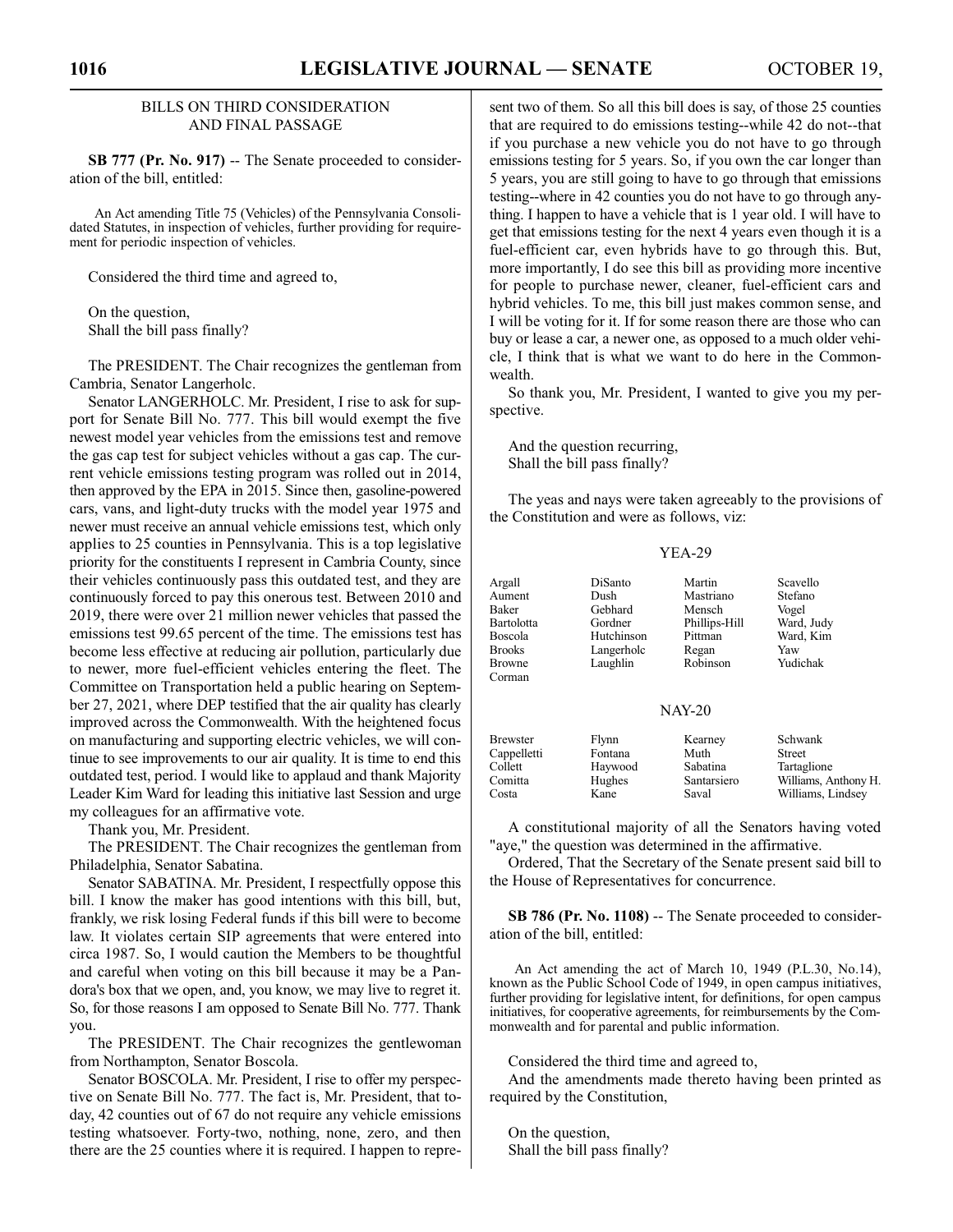The PRESIDENT. The Chair recognizes the gentlewoman from Northampton, Senator Boscola.

Senator BOSCOLA. Mr. President, as I read through this bill, the bill leaves questions about the costs associated with the initiative. I do like the concept of the bill, but as I was reviewing it--and something that is near and dear to me is our transportation costs, which are driving school districts to their brink. We have to figure out what we are going to do about transportation. There are times when I am leaving schools and I see 30, 40, 50 buses leaving certain school districts, some are full, a lot of them have one or two students on them. So when I look at this bill, I look at it like transportation costs are escalating in these school districts that I represent and charter schools are part of that equation. So, I was wondering, who would be on the hook here to transport students between participating school entities? Is it the parents? Is it on the schools? Is it on the home school districts? If so, how is that cost to be shared or how is it not to be shared? Will it be solely borne on the public schools?

Secondly, as it relates to costs, is the potential for added costs to the home school districts. My understanding is that the bill does not provide for a limitation on agreements or for the approval by the home school district. So, in theory, this legislation could provide an avenue where there are agreements and costs agreed to by entities who are not responsible to pay the bills. How fair is that? This bill needs to do a better job with the burden of costs. So, to be honest, Mr. President, the bigger picture for me is that our charter schools, and especially our cyber charter schools, that system needs to be reformed, and this bill should be part of a broader package dealing with those reforms.

Thank you, Mr. President.

And the question recurring, Shall the bill pass finally?

The yeas and nays were taken agreeably to the provisions of the Constitution and were as follows, viz:

### YEA-29

| Argall<br>Aument<br>Baker<br>Bartolotta<br><b>Brooks</b><br><b>Browne</b><br>Corman<br>DiSanto | Dush<br>Gebhard<br>Gordner<br>Hutchinson<br>Langerholc<br>Laughlin<br>Martin | Mastriano<br>Mensch<br>Phillips-Hill<br>Pittman<br>Regan<br>Robinson<br>Scavello | Stefano<br>Vogel<br>Ward, Judy<br>Ward, Kim<br>Williams, Anthony H.<br>Yaw<br>Yudichak |
|------------------------------------------------------------------------------------------------|------------------------------------------------------------------------------|----------------------------------------------------------------------------------|----------------------------------------------------------------------------------------|
|                                                                                                |                                                                              |                                                                                  |                                                                                        |
|                                                                                                |                                                                              |                                                                                  |                                                                                        |

### NAY-20

| Boscola         | Costa   | Kane        | Saval             |
|-----------------|---------|-------------|-------------------|
| <b>Brewster</b> | Flynn   | Kearney     | Schwank           |
| Cappelletti     | Fontana | Muth        | <b>Street</b>     |
| Collett         | Haywood | Sabatina    | Tartaglione       |
| Comitta         | Hughes  | Santarsiero | Williams, Lindsey |

A constitutional majority of all the Senators having voted "aye," the question was determined in the affirmative.

Ordered, That the Secretary of the Senate present said bill to the House of Representatives for concurrence.

# BILLS OVER IN ORDER

**SB 827, SB 846, SB 849, SB 862** and **SB 865** -- Without objection, the bills were passed over in their order at the request of Senator K. WARD.

# BILL OVER IN ORDER AND LAID ON THE TABLE

HB 1013 (Pr. No. 1052) -- The Senate proceeded to consideration of the bill, entitled:

An Act amending the act of March 10, 1949 (P.L.30, No.14), known as the Public School Code of 1949, in preliminary provisions, further providing for Keystone Exams and graduation requirements.

Without objection, the bill was passed over in its order at the request of Senator K. WARD.

Pursuant to Senate Rule 9, the bill was laid on the table.

# BILL OVER IN ORDER

**HB 1452** -- Without objection, the bill was passed over in its order at the request of Senator K. WARD.

# **SECOND CONSIDERATION CALENDAR**

BILL OVER IN ORDER AND LAID ON THE TABLE

**SB 222 (Pr. No. 938)** -- The Senate proceeded to consideration of the bill, entitled:

An Act providing for congressional reapportionment and reapportionment criteria.

Without objection, the bill was passed over in its order at the request of Senator K. WARD.

Pursuant to Senate Rule 9, the bill was laid on the table.

### BILLS OVER IN ORDER

**SB 225, SB 284, SB 320, SB 507, SB 519, SB 525, SB 562, SB 565** and **SB 573** -- Without objection, the bills were passed over in their order at the request of Senator K. WARD.

### BILL LAID ON THE TABLE

**SB 597 (Pr. No. 801)** -- The Senate proceeded to consideration of the bill, entitled:

An Act amending Title 66 (Public Utilities) of the Pennsylvania Consolidated Statutes, providing for water and wastewater asset management plans.

Upon motion of Senator K. WARD, and agreed to by voice vote, the bill was laid on the table.

### **SB 597 TAKEN FROM THE TABLE**

Senator K. WARD. Mr. President, I move that Senate Bill No. 597, Printer's No. 801, be taken from the table and placed on the Calendar.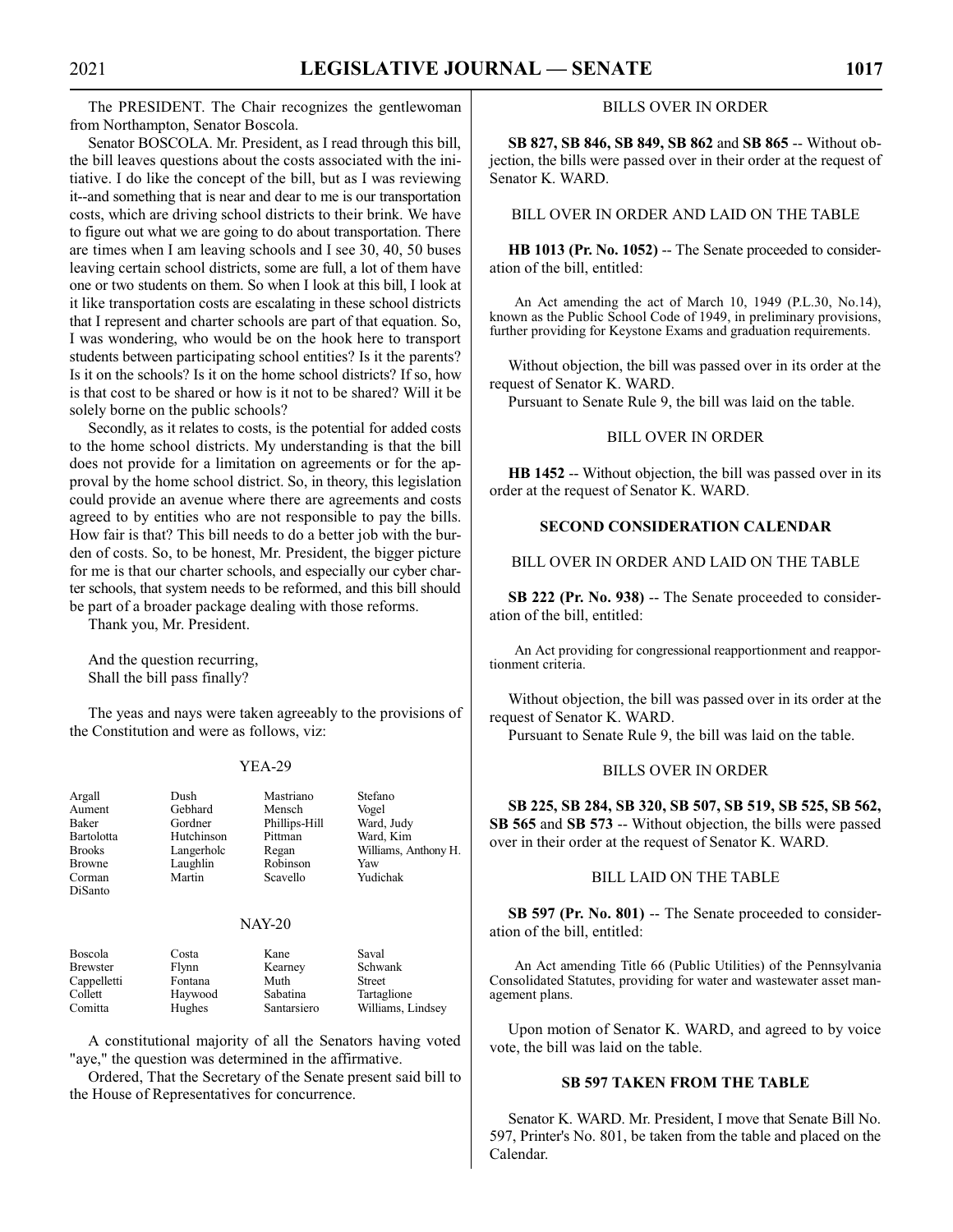The motion was agreed to by voice vote. The PRESIDENT. The bill will be placed on the Calendar.

# BILLS OVER IN ORDER

**SB 617, SB 667, SB 689, SB 717, SB 718, SB 737** and **SB 745** -- Without objection, the bills were passed over in their order at the request of Senator K. WARD.

# BILLS ON SECOND CONSIDERATION AND REREFERRED

**SB 782 (Pr. No. 1101)** -- The Senate proceeded to consideration of the bill, entitled:

An Act amending the act of June 13, 1967 (P.L.31, No.21), known as the Human Services Code, in public assistance, providing for compensable services and items; and abrogating a related regulation.

Considered the second time and agreed to,

Ordered, To be printed on the Calendar for third consideration.

Upon motion of Senator K. WARD, and agreed to by voice vote, the bill just considered was rereferred to the Committee on Appropriations.

**SB 806 (Pr. No. 1105)** -- The Senate proceeded to consideration of the bill, entitled:

An Act amending the act of July 20, 1979 (P.L.183, No.60), known as the Oil and Gas Lease Act, further providing for definitions, for payment information to interest owners and for accumulation of proceeds from production.

Considered the second time and agreed to,

Ordered, To be printed on the Calendar for third consideration.

Upon motion of Senator K. WARD, and agreed to by voice vote, the bill just considered was rereferred to the Committee on Appropriations.

# BILLS OVER IN ORDER

**SB 815** and **SB 832** -- Without objection, the bills were passed over in their order at the request of Senator K. WARD.

# BILL ON SECOND CONSIDERATION AND REREFERRED

**HB 941 (Pr. No. 949)** -- The Senate proceeded to consideration of the bill, entitled:

An Act amending the act of December 15, 1982 (P.L.1266, No.287), entitled "An act conferring limited residency status on military personnel, their dependents and civilian personnel assigned to an active duty station in Pennsylvania," further providing for residency of students.

Considered the second time and agreed to,

Ordered, To be printed on the Calendar for third consideration.

Upon motion of Senator K. WARD, and agreed to by voice vote, the bill just considered was rereferred to the Committee on Appropriations.

# BILLS OVER IN ORDER

**HB 951, HB 1332** and **HB 1500** -- Without objection, the bills were passed over in their order at the request of Senator K. WARD.

# BILL ON SECOND CONSIDERATION AND REREFERRED

HB 1598 (Pr. No. 2140) -- The Senate proceeded to consideration of the bill, entitled:

An Act amending the act of October 4, 1978 (P.L.851, No.166), known as the Flood Plain Management Act, replacing references to the Department of Community Affairs with the Pennsylvania Emergency Management Agency; in miscellaneous and appropriations, repealing provisions related to appropriations; making a related repeal; and making editorial changes.

Considered the second time and agreed to,

Ordered, To be printed on the Calendar for third consideration.

Upon motion of Senator K. WARD, and agreed to by voice vote, the bill just considered was rereferred to the Committee on Appropriations.

**The PRESIDING OFFICER (Senator Elder A.Vogel, Jr.) in the Chair.**

# **COMMUNICATIONS FROM THE GOVERNOR REPORTED FROM COMMITTEE ON RULES AND EXECUTIVE NOMINATIONS**

Senator AUMENT, from the Committee on Rules and Executive Nominations, reported communications from His Excellency, the Governor of the Commonwealth, recalling the following nominations, which were read by the Clerk as follows:

> MEMBER OF THE PENNSYLVANIA COUNCIL ON AGING

> > September 23, 2021

To the Honorable, the Senate of the Commonwealth of Pennsylvania:

In accordance with the power and authority vested in me as Governor of the Commonwealth, I do hereby recall my nomination dated May 27, 2021, of Thomas J. Yablonski, Jr., 1408 Rose Lane, Mechanicsburg 17055, Cumberland County, Thirty-first Senatorial District, for appointment as a member of the Pennsylvania Council on Aging, to serve until October 8, 2023, and until the successor is appointed and qualified, vice Dennis Flynn, Chester Springs, resigned.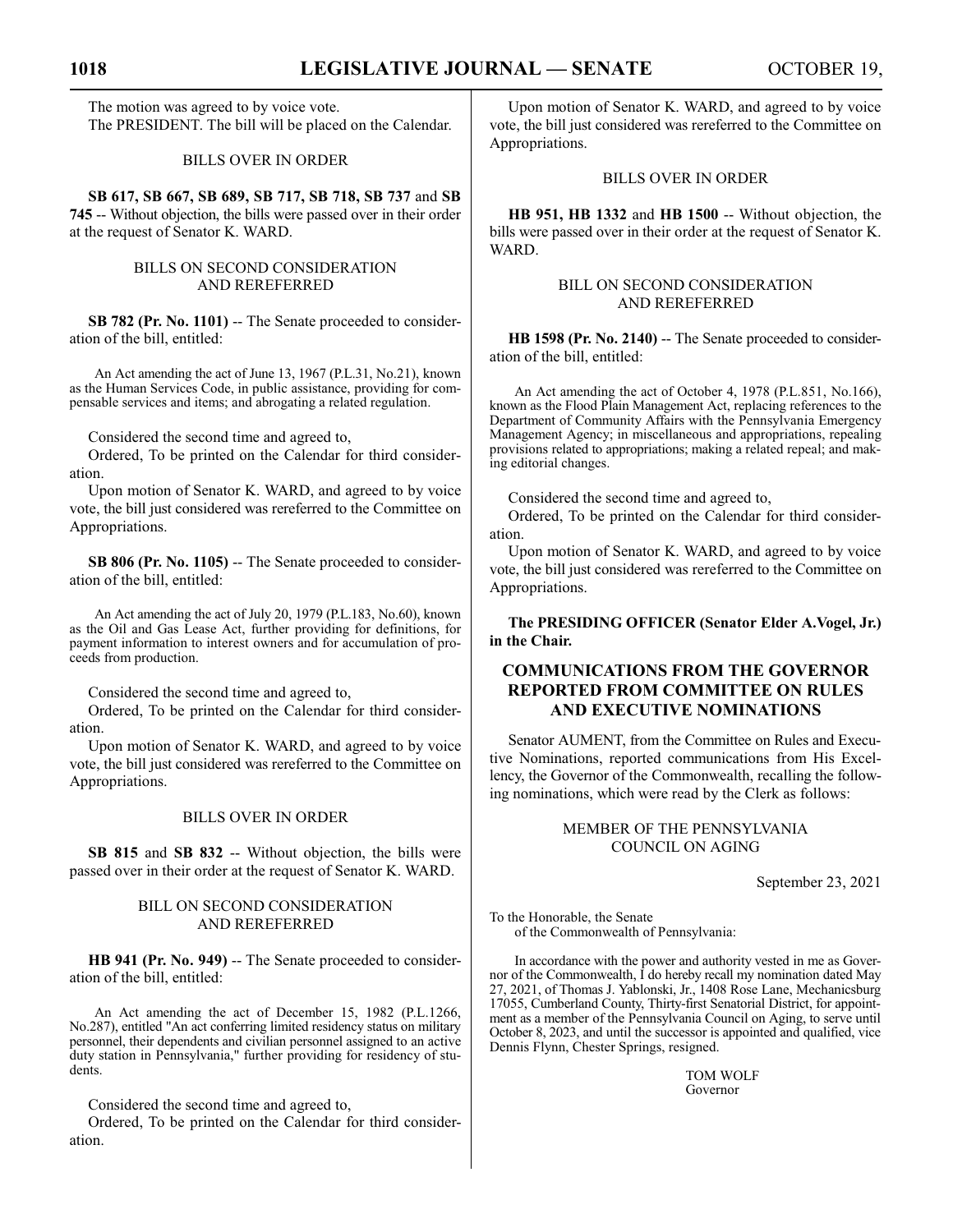# MEMBER OF THE COUNCIL OF TRUSTEES OF CHEYNEY UNIVERSITY OF PENNSYLVANIA OF THE STATE SYSTEM OF HIGHER EDUCATION

September 2, 2021

To the Honorable, the Senate of the Commonwealth of Pennsylvania:

In accordance with the power and authority vested in me as Governor of the Commonwealth, I do hereby recall my nomination dated June 23, 2021, of Elise Claire Schell, 1500 North Sixth Street, Harrisburg 17102, Dauphin County, Fifteenth Senatorial District, for appointment as a member of the Council of Trustees of Cheyney University of Pennsylvania of the State System of Higher Education, to serve for a term of six years, and until the successor is appointed and qualified, vice Robert Bogle, Yeadon, resigned.

> TOM WOLF Governor

### CLERK OF COURTS, WESTMORELAND COUNTY

September 23, 2021

To the Honorable, the Senate of the Commonwealth of Pennsylvania:

In accordance with the power and authority vested in me as Governor of the Commonwealth, I do hereby recall my nomination dated May 13, 2021, of Thomas J. Yablonski, Jr., 1408 Rose Lane, Mechanicsburg 17055, Cumberland County, Thirty-first Senatorial District, for appointment as Clerk of Courts, in and for the County of Westmoreland, to serve until the first Monday of January 2022, vice Bryan Kline, resigned.

> TOM WOLF Governor

# JUDGE, COURT OF COMMON PLEAS, ALLEGHENY COUNTY

October 15, 2021

To the Honorable, the Senate of the Commonwealth of Pennsylvania:

In accordance with the power and authority vested in me as Governor of the Commonwealth, I do hereby recall my nomination dated July 19, 2021, of Rodney R. Akers, Esquire, 4307 Dakota Street, Pittsburgh 15213, Allegheny County, Forty-second Senatorial District, for appointment as Judge, Court of Common Pleas, Allegheny County, to serve until the first Monday of January 2022, vice the Honorable Donald R. Walko, Jr., resigned.

> TOM WOLF Governor

# JUDGE, COURT OF COMMON PLEAS, ALLEGHENY COUNTY

October 15, 2021

To the Honorable, the Senate of the Commonwealth of Pennsylvania:

In accordance with the power and authority vested in me as Governor of the Commonwealth, I do hereby recall my nomination dated July

19, 2021, of Anne Gingrich Cornick, Esquire, 2311 Briarcliff Road, Harrisburg 17104, Dauphin County, Fifteenth Senatorial District, for appointment as Judge, Court of Common Pleas, Allegheny County, to serve until the first Monday of January 2022, vice the Honorable John A. Zottola, deceased.

> TOM WOLF Governor

# JUDGE, COURT OF COMMON PLEAS, JUNIATA AND PERRY COUNTIES

October 15, 2021

To the Honorable, the Senate of the Commonwealth of Pennsylvania:

In accordance with the power and authority vested in me as Governor of the Commonwealth, I do hereby recall my nomination dated August 23, 2021, of Rodney R. Akers, Esquire, 4307 Dakota Street, Pittsburgh 15213, Allegheny County, Forty-second Senatorial District, for appointment as Judge, Court of Common Pleas, Juniata and Perry Counties, to serve until the first Monday of January 2022, vice the Honorable Kathy A. Morrow, resigned.

> TOM WOLF Governor

# JUDGE, COURT OF COMMON PLEAS, LANCASTER COUNTY

October 15, 2021

To the Honorable, the Senate of the Commonwealth of Pennsylvania:

In accordance with the power and authority vested in me as Governor of the Commonwealth, I do hereby recall my nomination dated August 23, 2021, of Brittany Erney-Muniz, Esquire, 701 Sherwood Drive, Carlisle 17013, Cumberland County, Thirty-first Senatorial District, for appointment as Judge, Court of Common Pleas, Lancaster County, to serve until the first Monday of January 2022, vice the Honorable James P. Cullen, resigned.

> TOM WOLF Governor

# MEMBER OF THE PENNSYLVANIA MINORITY BUSINESS DEVELOPMENT AUTHORITY

September 23, 2021

To the Honorable, the Senate of the Commonwealth of Pennsylvania:

In accordance with the power and authority vested in me as Governor of the Commonwealth, I do hereby recall my nomination dated May 27, 2021, of Thomas J. Yablonski, Jr., 1408 Rose Lane, Mechanicsburg 17055, Cumberland County, Thirty-first Senatorial District, for appointment as a member of the Pennsylvania Minority Business Development Authority, to serve until June 2, 2022, and until the successor is appointed and qualified, vice Jenine Diaz, Harrisburg, resigned.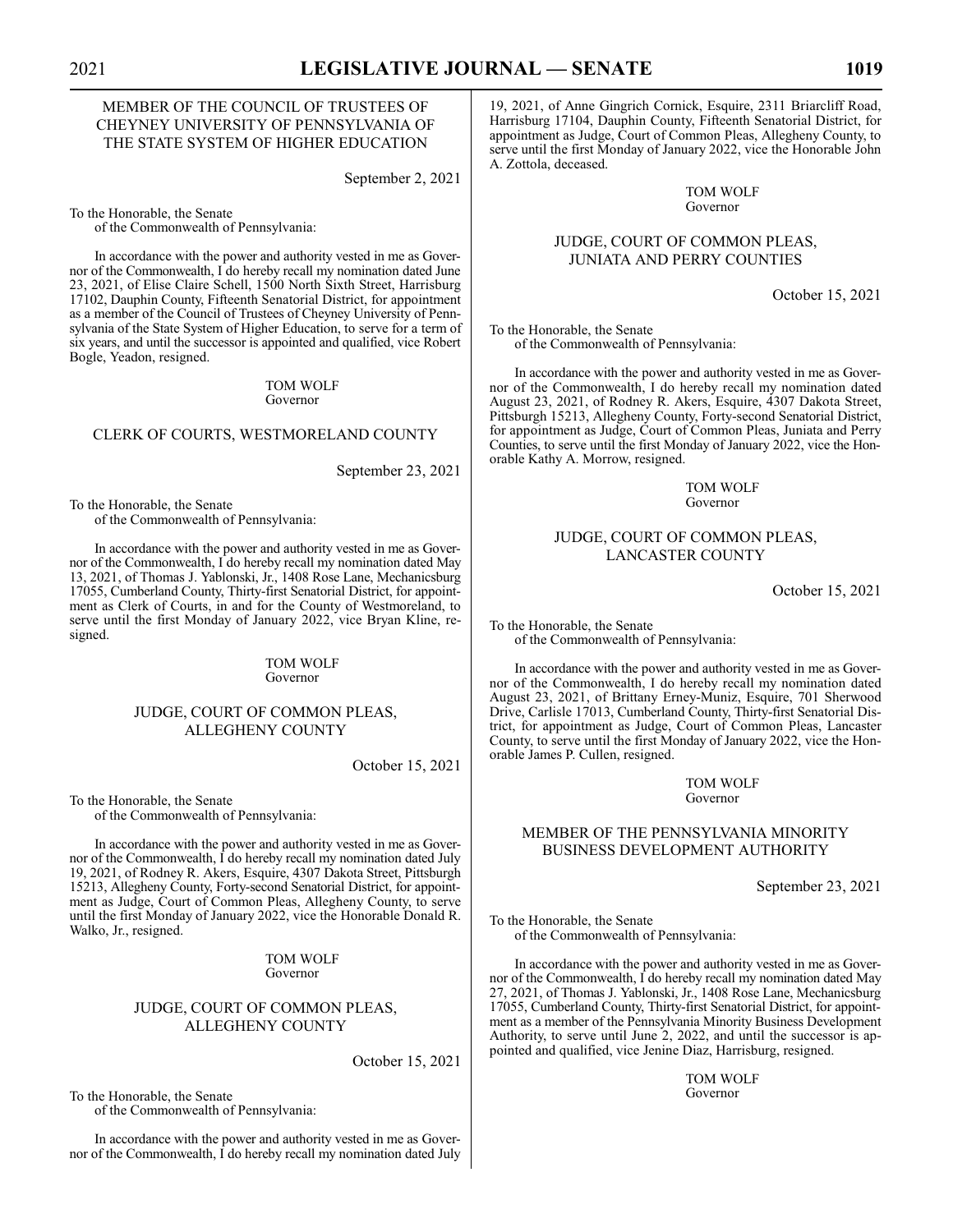# MEMBER OF THE STATE BOARD OF OPTOMETRY

September 23, 2021

To the Honorable, the Senate

of the Commonwealth of Pennsylvania:

In accordance with the power and authority vested in me as Governor of the Commonwealth, I do hereby recall my nomination dated May 13, 2021, of Rebecca Dombrowsky, 669 Rockwood Drive, Elizabethtown 17022, Lancaster County, Thirty-sixth Senatorial District, for appointment as a member of the State Board of Optometry, to serve until February 5, 2022, and until the successor is appointed and qualified, but not longer than six months beyond that period, vice Davis Haire, Meshoppen, resigned.

### TOM WOLF Governor

### MEMBER OF THE PENNSYLVANIA PAROLE BOARD

September 23, 2021

To the Honorable, the Senate of the Commonwealth of Pennsylvania:

In accordance with the power and authority vested in me as Governor of the Commonwealth, I do hereby recall my nomination dated May 27, 2021, of Elise Claire Schell, 1500 North Sixth Street, Harrisburg 17102, Dauphin County, Fifteenth Senatorial District, for appointment as a member of the Pennsylvania Parole Board, to serve until February 5, 2024, and until the successor is appointed and qualified, but not longer than ninety days beyond that period, vice Maureen Barden, Philadelphia, resigned.

### TOM WOLF Governor

# MEMBER OF THE STATE TRANSPORTATION COMMISSION

October 12, 2021

To the Honorable, the Senate of the Commonwealth of Pennsylvania:

In accordance with the power and authority vested in me as Governor of the Commonwealth,  $\hat{I}$  do hereby recall my nomination dated June 11, 2021, of Betsy Phillips, 3607 North Fourth Street, Harrisburg 17110, Dauphin County, Fifteenth Senatorial District, for appointment as a member of the State Transportation Commission, to serve for a term of six years, and until the successor is appointed and qualified, but not longer than six months beyond that period, vice Sharon Knoll, Fairview, whose term expired.

> TOM WOLF Governor

# MEMBER OF THE STATE TRANSPORTATION COMMISSION

October 12, 2021

To the Honorable, the Senate of the Commonwealth of Pennsylvania:

In accordance with the power and authority vested in me as Governor of the Commonwealth, I do hereby recall my nomination dated June 11, 2021, of Elise Claire Schell, 1500 North Sixth Street, Harrisburg 17102, Dauphin County, Fifteenth Senatorial District, for appointment as a member of the State Transportation Commission, to serve for a term of six years, and until the successor is appointed and qualified, but not longer than six months beyond that period, vice George Khoury, Lemont, whose term expired.

> TOM WOLF Governor

### MAGISTERIAL DISTRICT JUDGE

October 15, 2021

To the Honorable, the Senate of the Commonwealth of Pennsylvania:

In accordance with the power and authority vested in me as Governor of the Commonwealth, I do hereby recall my nomination dated September 14, 2021, of Elise Claire Schell, 1500 North Sixth Street, Harrisburg 17102, Dauphin County, Fifteenth Senatorial District, for appointment as Magisterial District Judge, in and for the County of Bucks, Magisterial District 07-1-04, to serve until the first Monday of January 2022, vice the Honorable Robert Wagner, Jr., resigned.

> TOM WOLF Governor

### MAGISTERIAL DISTRICT JUDGE

September 23, 2021

To the Honorable, the Senate

of the Commonwealth of Pennsylvania:

In accordance with the power and authority vested in me as Governor of the Commonwealth, I do hereby recall my nomination dated May 27, 2021, of Elise Claire Schell,1500 North Sixth Street, Harrisburg 17102, Dauphin County, Fifteenth Senatorial District, for appointment as Magisterial District Judge, in and for the County of Delaware, Magisterial District 32-1-22, to serve until the first Monday of January 2024, vice the Honorable Spencer B. Seaton, Jr., resigned.

> TOM WOLF Governor

# MAGISTERIAL DISTRICT JUDGE

October 15, 2021

To the Honorable, the Senate of the Commonwealth of Pennsylvania:

In accordance with the power and authority vested in me as Governor of the Commonwealth, I do hereby recall my nomination dated September 1, 2021, of Thomas J. Yablonski, Jr., 1408 Rose Lane, Mechanicsburg 17055, Cumberland County, Thirty-first Senatorial District, for appointment as Magisterial District Judge, in and for the County of Erie, Magisterial District 06-1-02, to serve until the first Monday of January 2022, vice the Honorable Paul Urbaniak, resigned.

> TOM WOLF Governor

### MAGISTERIAL DISTRICT JUDGE

October 15, 2021

To the Honorable, the Senate

of the Commonwealth of Pennsylvania: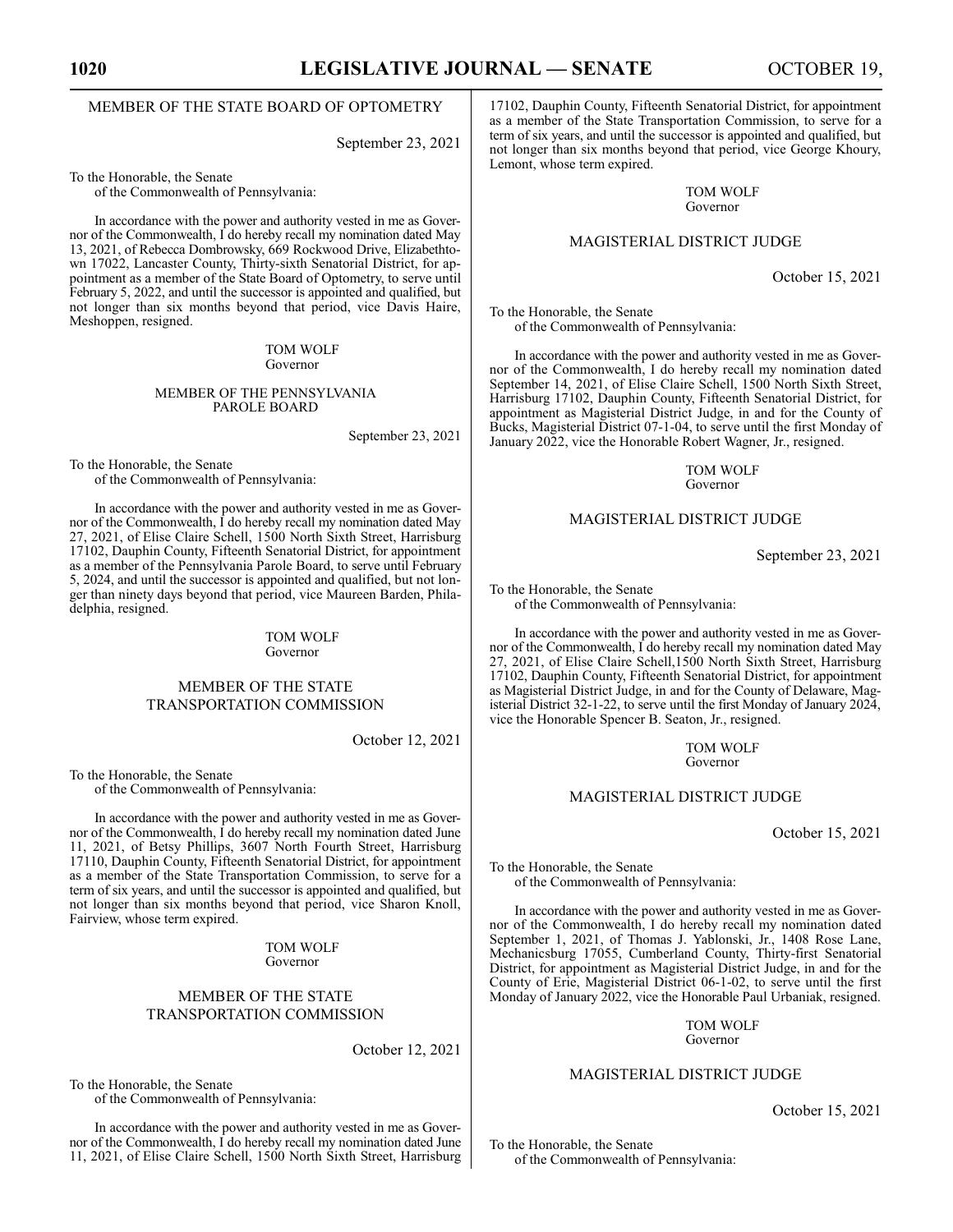In accordance with the power and authority vested in me as Governor of the Commonwealth, I do hereby recall my nomination dated July 19, 2021, of Thomas J. Yablonski, Jr., 1408 Rose Lane, Mechanicsburg 17055, Cumberland County, Thirty-first Senatorial District, for appointment as Magisterial District Judge, in and for the County of Schuylkill, Magisterial District 21-2-01, to serve until the first Monday of January 2022, vice the Honorable Christina Hale, resigned.

> TOM WOLF Governor

# MAGISTERIAL DISTRICT JUDGE

September 23, 2021

To the Honorable, the Senate of the Commonwealth of Pennsylvania:

In accordance with the power and authority vested in me as Governor of the Commonwealth, I do hereby recall my nomination dated May 13, 2021, of Elise Claire Schell,1500 North Sixth Street, Harrisburg 17102, Dauphin County, Fifteenth Senatorial District, for appointment as Magisterial District Judge, in and for the County of York, Magisterial District 19-1-03, to serve until the first Monday of January 2024, vice the Honorable Dwayne A. Dubs, deceased.

> TOM WOLF Governor

# *NOMINATIONS RETURNED TO THE GOVERNOR*

Senator AUMENT. Mr. President, I request that the nominations just read by the Clerk be returned to His Excellency, the Governor.

A voice vote having been taken, the question was determined in the affirmative.

The PRESIDING OFFICER. The nominations will be returned to the Governor.

# **REPORT FROM COMMITTEE ON RULES AND EXECUTIVE NOMINATIONS**

Senator AUMENT, from the Committee on Rules and Executive Nominations, reported the following nominations made by His Excellency, the Governor of the Commonwealth, which were read by the Clerk as follows:

# MEMBER OF THE STATE BOARD OF BARBER EXAMINERS

September 2, 2021

To the Honorable, the Senate of the Commonwealth of Pennsylvania:

In conformity with law, I have the honor hereby to nominate for the advice and consent of the Senate, Michael McAndrew, 326 Pine Street, Jermyn 18433, Lackawanna County, Twenty-second Senatorial District, for reappointment as a member of the State Board of Barber Examiners, to serve for a term of three years, and until the successor is appointed and qualified, but not longer than six months beyond that period.

> TOM WOLF Governor

# MEMBER OF THE COUNCIL OF TRUSTEES OF CALIFORNIA UNIVERSITY OF PENNSYLVANIA OF THE STATE SYSTEM OF HIGHER EDUCATION

September 2, 2021

To the Honorable, the Senate of the Commonwealth of Pennsylvania:

In conformity with law, I have the honor hereby to nominate for the advice and consent of the Senate, Kirk Holman, 420 Fourth Street, California 15419, Washington County, Forty-sixth Senatorial District, for appointment as a member of the Council of Trustees of California University of Pennsylvania of the State System of Higher Education, to serve for a term of six years, and until the successor is appointed and qualified, vice Roberta Betza, Gibsonia, whose term expired.

> TOM WOLF Governor

# MEMBER OF THE COUNCIL OF TRUSTEES OF CALIFORNIA UNIVERSITY OF PENNSYLVANIA OF THE STATE SYSTEM OF HIGHER EDUCATION

September 2, 2021

To the Honorable, the Senate of the Commonwealth of Pennsylvania:

In conformity with law, I have the honor hereby to nominate for the advice and consent of the Senate, Barbara Logue, 633 Audubon Avenue, Pittsburgh 15228, Allegheny County, Thirty-seventh Senatorial District, for appointment as a member of the Council of Trustees of California University of Pennsylvania of the State System of Higher Education, to serve for a term of six years, and until the successor is appointed and qualified, vice Sean Logue, Pittsburgh, whose term expired.

> TOM WOLF Governor

# MEMBER OF THE COUNCIL OF TRUSTEES OF CHEYNEY UNIVERSITY OF PENNSYLVANIA OF THE STATE SYSTEM OF HIGHER EDUCATION

September 2, 2021

To the Honorable, the Senate of the Commonwealth of Pennsylvania:

In conformity with law, I have the honor hereby to nominate for the advice and consent of the Senate, Ryan Boyer, 113 Hilldale Road, Lansdowne 19050, Delaware County, Twenty-sixth Senatorial District, for appointment as a member of the Council of Trustees of Cheyney University of Pennsylvania of the State System of Higher Education, to serve for a term of six years, and until the successor is appointed and qualified, vice Joseph Wells, Philadelphia, whose term expired.

> TOM WOLF Governor

MEMBER OF THE COUNCIL OF TRUSTEES OF CHEYNEY UNIVERSITY OF PENNSYLVANIA OF THE STATE SYSTEM OF HIGHER EDUCATION

September 2, 2021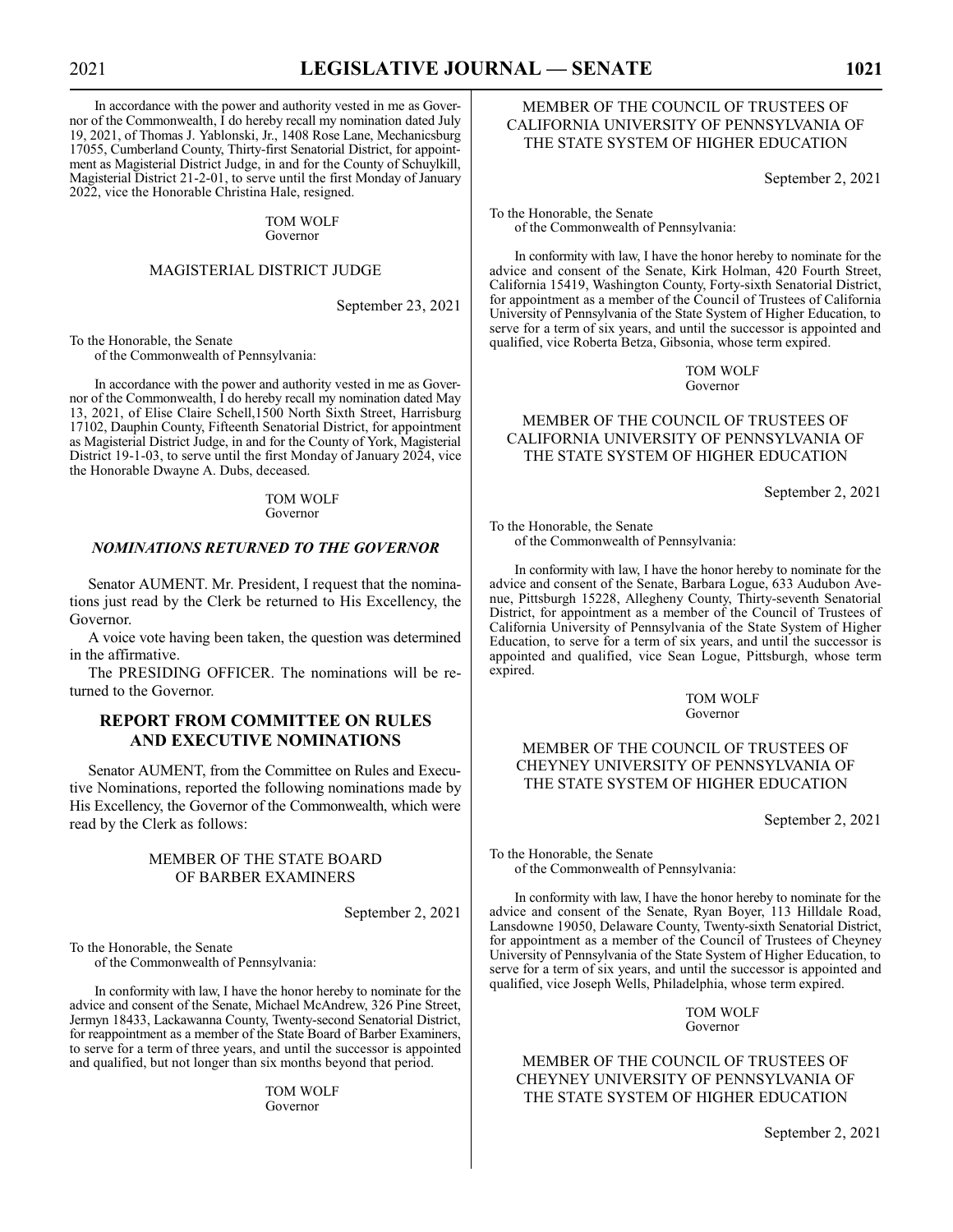To the Honorable, the Senate of the Commonwealth of Pennsylvania:

In conformity with law, I have the honor hereby to nominate for the advice and consent of the Senate, Cheryl E. Harper, 1413 Yerkes Street, Philadelphia 19150, Philadelphia County, Fourth Senatorial District, for appointment as a member of the Council of Trustees of Cheyney University of Pennsylvania of the State System of Higher Education, to serve for a term of six years, and until the successor is appointed and qualified, vice Audrey Bronson, Philadelphia, whose term expired.

### TOM WOLF Governor

# MEMBER OF THE COUNCIL OF TRUSTEES OF CHEYNEY UNIVERSITY OF PENNSYLVANIA OF THE STATE SYSTEM OF HIGHER EDUCATION

September 2, 2021

To the Honorable, the Senate of the Commonwealth of Pennsylvania:

In conformity with law, I have the honor hereby to nominate for the advice and consent of the Senate, Kafi Lindsay, 7008 Pipers Glen Way, Philadelphia 19119, Philadelphia County, Fourth Senatorial District, for appointment as a member of the Council of Trustees of Cheyney University of Pennsylvania of the State System of Higher Education, to serve for a term of six years, and until the successor is appointed and qualified, vice Leon Spencer, Jr., Kennett Square, whose term expired.

### TOM WOLF Governor

# MEMBER OF THE COUNCIL OF TRUSTEES OF CHEYNEY UNIVERSITY OF PENNSYLVANIA OF THE STATE SYSTEM OF HIGHER EDUCATION

September 2, 2021

To the Honorable, the Senate of the Commonwealth of Pennsylvania:

In conformity with law, I have the honor hereby to nominate for the advice and consent of the Senate, LeRoy Nunery II, 511 Cresheim Valley Road, Wyndmoor 19038, Montgomery County, Fourth Senatorial District, for appointment as a member of the Council of Trustees of Cheyney University of Pennsylvania of the State System of Higher Education, to serve for a term of six years, and until the successor is appointed and qualified, vice Robert Bogle, Yeadon, resigned.

### TOM WOLF Governor

# MEMBER OF THE COUNCIL OF TRUSTEES OF CHEYNEY UNIVERSITY OF PENNSYLVANIA OF THE STATE SYSTEM OF HIGHER EDUCATION

September 2, 2021

To the Honorable, the Senate of the Commonwealth of Pennsylvania:

In conformity with law, I have the honor hereby to nominate for the advice and consent of the Senate, Jasmine Sessoms, 8528 Williams Avenue, Philadelphia 19150, Philadelphia County, Fourth Senatorial District, for appointment as a member of the Council of Trustees of Cheyney University of Pennsylvania of the State System of Higher Education, to serve for a term of six years, and until the successor is appointed and qualified, vice Samuel Patterson, Bryn Mawr, whose term expired.

> TOM WOLF Governor

# MEMBER OF THE COUNCIL OF TRUSTEES OF CHEYNEY UNIVERSITY OF PENNSYLVANIA OF THE STATE SYSTEM OF HIGHER EDUCATION

September 2, 2021

To the Honorable, the Senate of the Commonwealth of Pennsylvania:

In conformity with law, I have the honor hereby to nominate for the advice and consent of the Senate, Larry Skinner, 5608 Wynnefield Avenue, Philadelphia 19131, Philadelphia County, Seventh Senatorial District, for reappointment as a member of the Council of Trustees of Cheyney University of Pennsylvania of the State System of Higher Education, to serve for a term of six years, and until the successor is appointed and qualified.

> TOM WOLF Governor

# MEMBER OF THE COUNCIL OF TRUSTEES OF CHEYNEY UNIVERSITY OF PENNSYLVANIA OF THE STATE SYSTEM OF HIGHER EDUCATION

September 2, 2021

To the Honorable, the Senate of the Commonwealth of Pennsylvania:

In conformity with law, I have the honor hereby to nominate for the advice and consent of the Senate, Robert Traynham, 2105 13th Street N.W., Washington, D.C. 20009, for reappointment as a member of the Council of Trustees of Cheyney University of Pennsylvania of the State System of Higher Education, to serve for a term of six years, and until the successor is appointed and qualified.

> TOM WOLF Governor

# MEMBER OF THE COUNCIL OF TRUSTEES OF CHEYNEY UNIVERSITY OF PENNSYLVANIA OF THE STATE SYSTEM OF HIGHER EDUCATION

September 2, 2021

To the Honorable, the Senate of the Commonwealth of Pennsylvania:

In conformity with law, I have the honor hereby to nominate for the advice and consent of the Senate, James Turner, 101 West 24th Street, Chester 19013, Delaware County, Ninth Senatorial District, for appointment as a member of the Council of Trustees of Cheyney University of Pennsylvania of the State System of Higher Education, to serve for a term of six years, and until the successor is appointed and qualified, vice James Raith, Thornton, whose term expired.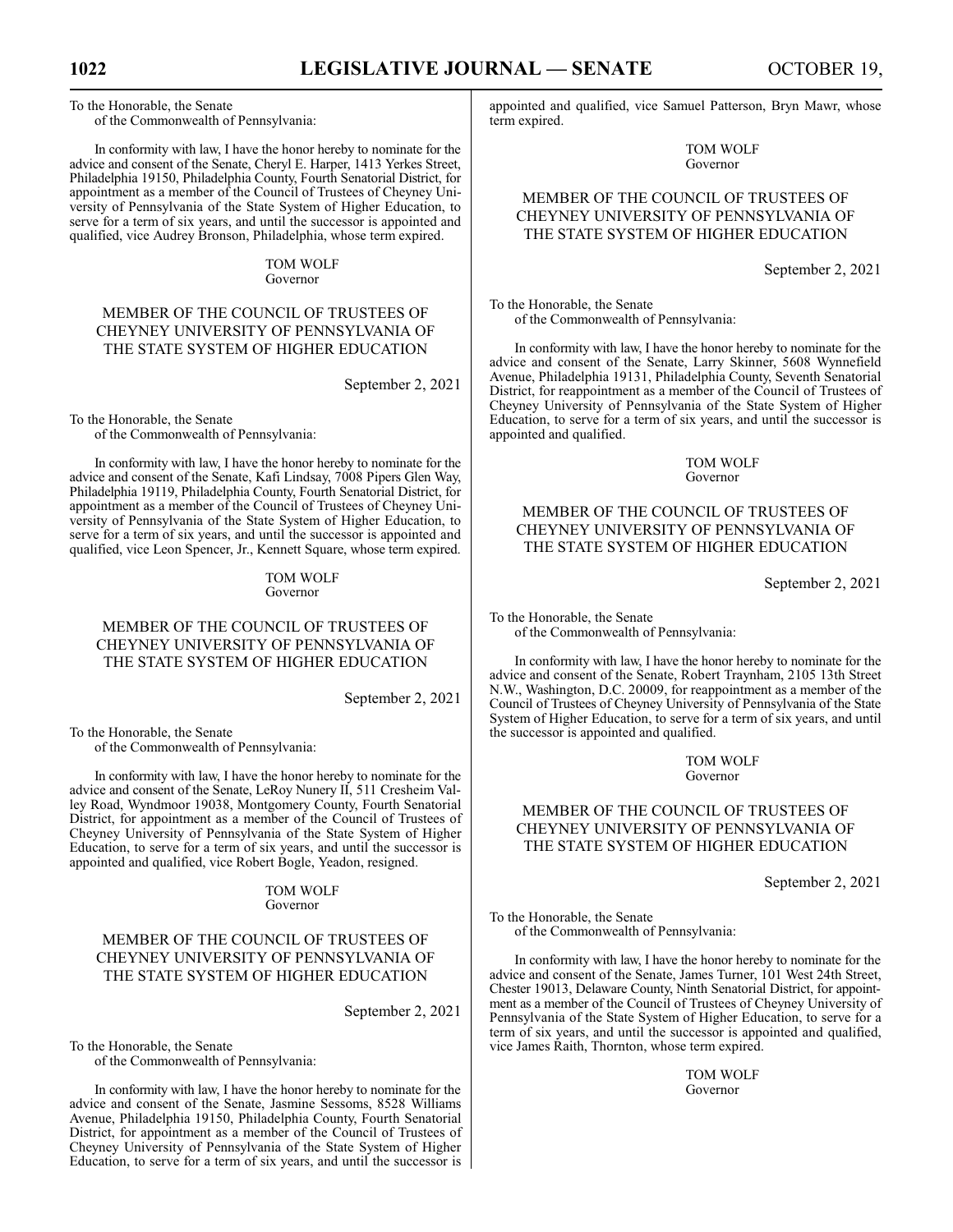# MEMBER OF THE COUNCIL OF TRUSTEES OF CHEYNEY UNIVERSITY OF PENNSYLVANIA OF THE STATE SYSTEM OF HIGHER EDUCATION

September 2, 2021

To the Honorable, the Senate of the Commonwealth of Pennsylvania:

In conformity with law, I have the honor hereby to nominate for the advice and consent of the Senate, Craig Welburn, 7216 Farm Meadow Court, McLean, Virginia 22101, for appointment as a member of the Council of Trustees of Cheyney University of Pennsylvania of the State System of Higher Education, to serve for a term of six years, and until the successor is appointed and qualified, vice Vincent Gordon, Drexel Hill, whose term expired.

> TOM WOLF Governor

# MEMBER OF THE CONSTABLES' EDUCATION AND TRAINING BOARD

To the Honorable, the Senate of the Commonwealth of Pennsylvania:

In conformity with law, I have the honor hereby to nominate for the advice and consent of the Senate, Craig Westover, 1320 Rocky Grove Avenue, Franklin 16323, Venango County, Twenty-first Senatorial District, for reappointment as a member of the Constables' Education and Training Board, to serve for a term of three years, and until the successor is appointed and qualified.

> TOM WOLF Governor

# MEMBER OF THE PENNSYLVANIA ELECTION LAW ADVISORY BOARD

August 24, 2021

To the Honorable, the Senate of the Commonwealth of Pennsylvania:

In conformity with law, I have the honor hereby to nominate for the advice and consent of the Senate, Quetcy Lozada (Congressional District 2), 5001 Roosevelt Boulevard, Philadelphia 19124, Philadelphia County, Second Senatorial District, for appointment as a member of the Pennsylvania Election Law Advisory Board, to serve at the pleasure of the Governor, vice Margaret Spitzer, Philadelphia, resigned.

> TOM WOLF Governor

# MEMBER OF THE STATE BOARD OF LANDSCAPE ARCHITECTS

September 2, 2021

To the Honorable, the Senate

of the Commonwealth of Pennsylvania:

In conformity with law, I have the honor hereby to nominate for the advice and consent of the Senate, Richard Rauso, 267 Saunders Station Road, Trafford 15085, Westmoreland County, Thirty-ninth Senatorial District, for reappointment as a member of the State Board of Landscape Architects, to serve for a term of three years, and until the successor is appointed and qualified, but not longer than six months beyond that period.

> TOM WOLF Governor

# MEMBER OF THE COUNCIL OF TRUSTEES OF MANSFIELD UNIVERSITY OF PENNSYLVANIA OF THE STATE SYSTEM OF HIGHER EDUCATION

September 2, 2021

To the Honorable, the Senate of the Commonwealth of Pennsylvania:

In conformity with law, I have the honor hereby to nominate for the advice and consent of the Senate, Aaron Singer, 77 Greenbriar Drive, Wellsboro 16901, Tioga County, Twenty-fifth Senatorial District, for reappointment as a member of the Council of Trustees of Mansfield University of Pennsylvania of the State System of Higher Education, to serve for a term of six years, and until the successor is appointed and qualified.

> TOM WOLF Governor

# MEMBER OF THE BOARD OF TRUSTEES OF THE PENNSYLVANIA STATE UNIVERSITY

July 2, 2021

To the Honorable, the Senate of the Commonwealth of Pennsylvania:

In conformity with law, I have the honor hereby to nominate for the advice and consent of the Senate, Abraham Amoros, 3604 Green Street, Harrisburg 17110, Dauphin County, Fifteenth Senatorial District, for reappointment as a member of the Board of Trustees of the Pennsylvania State University, to serve until July 1, 2024, and until the successor is appointed and qualified.

> TOM WOLF Governor

# MEMBER OF THE BOARD OF TRUSTEES OF THE PENNSYLVANIA STATE UNIVERSITY

July 2, 2021

To the Honorable, the Senate of the Commonwealth of Pennsylvania:

In conformity with law, I have the honor hereby to nominate for the advice and consent of the Senate, Terrence Pegula, 7777 NW Beacon Square Boulevard, Boca Raton, Florida 33487, for reappointment as a member of the Board of Trustees of the Pennsylvania State University, to serve until July 1, 2024, and until the successor is appointed and qualified.

### TOM WOLF Governor

### MEMBER OF THE STATE BOARD OF PSYCHOLOGY

September 2, 2021

September 2, 2021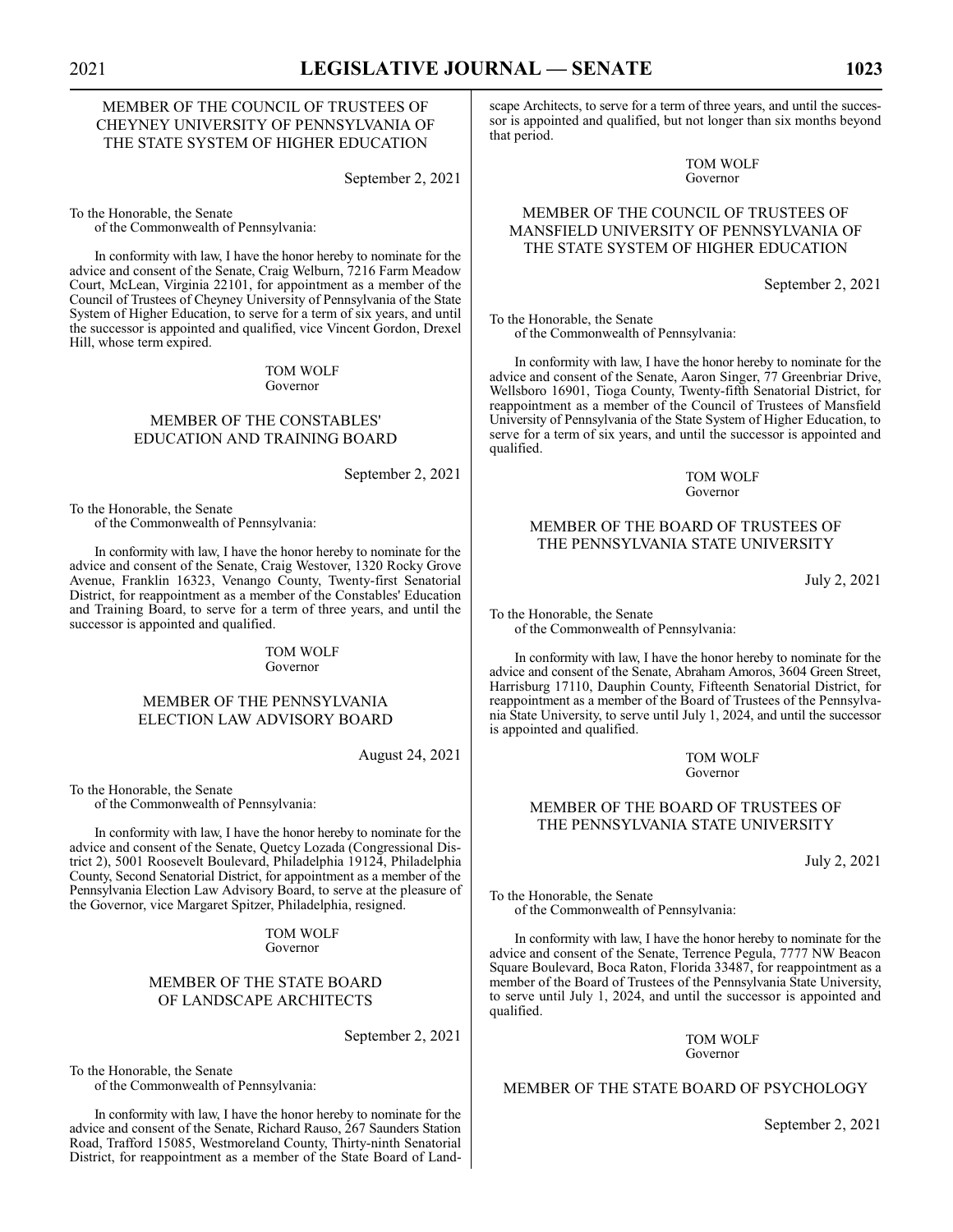To the Honorable, the Senate of the Commonwealth of Pennsylvania:

In conformity with law, I have the honor hereby to nominate for the advice and consent of the Senate, Steven Erickson, 755 Windrush Drive, York 17313, York County, Twenty-eighth Senatorial District, for reappointment as a member of the State Board of Psychology, to serve for a term of four years, and until the successor is appointed and qualified, but not longer than six months beyond that period.

> TOM WOLF Governor

# *NOMINATIONS LAID ON THE TABLE*

Senator AUMENT. Mr. President, I request that the nominations just read by the Clerk be laid on the table.

The PRESIDING OFFICER. The nominations will be laid on the table.

# **REPORT FROM COMMITTEE ON RULES AND EXECUTIVE NOMINATIONS**

Senator AUMENT, from the Committee on Rules and Executive Nominations, reported the following nomination made by His Excellency, the Governor of the Commonwealth, which was read by the Clerk as follows:

MEMBER OF THE COUNCIL OF TRUSTEES OF CHEYNEY UNIVERSITY OF PENNSYLVANIA OF THE STATE SYSTEM OF HIGHER EDUCATION

September 2, 2021

To the Honorable, the Senate

of the Commonwealth of Pennsylvania:

In conformity with law, I have the honor hereby to nominate for the advice and consent of the Senate, the Honorable Vincent J. Hughes, 2401 North 54th Street, Philadelphia 19131, Philadelphia County, Seventh Senatorial District, for reappointment as a member of the Council of Trustees of Cheyney University of Pennsylvania of the State System of Higher Education, to serve for a term of six years, and until the successor is appointed and qualified.

> TOM WOLF Governor

# *NOMINATION LAID ON THE TABLE*

Senator AUMENT. Mr. President, I request that the nomination just read by the Clerk be laid on the table.

The PRESIDING OFFICER. The nomination will be laid on the table.

# **EXECUTIVE NOMINATIONS**

# *EXECUTIVE SESSION*

Motion was made by Senator AUMENT,

That the Senate do now resolve itself into Executive Session for the purpose of considering nominations made by the Governor.

Which was agreed to by voice vote.

# *NOMINATIONS TAKEN FROM THE TABLE*

Senator AUMENT. Mr. President, I call from the table certain nominations and ask for their consideration.

The Clerk read the nominations as follows:

# MEMBER OF THE COUNCIL OF TRUSTEES OF CALIFORNIA UNIVERSITY OF PENNSYLVANIA OF THE STATE SYSTEM OF HIGHER EDUCATION

September 2, 2021

To the Honorable, the Senate of the Commonwealth of Pennsylvania:

In conformity with law, I have the honor hereby to nominate for the advice and consent of the Senate, Kirk Holman, 420 Fourth Street, California 15419, Washington County, Forty-sixth Senatorial District, for appointment as a member of the Council of Trustees of California University of Pennsylvania of the State System of Higher Education, to serve for a term of six years, and until the successor is appointed and qualified, vice Roberta Betza, Gibsonia, whose term expired.

> TOM WOLF Governor

# MEMBER OF THE COUNCIL OF TRUSTEES OF CALIFORNIA UNIVERSITY OF PENNSYLVANIA OF THE STATE SYSTEM OF HIGHER EDUCATION

September 2, 2021

To the Honorable, the Senate of the Commonwealth of Pennsylvania:

In conformity with law, I have the honor hereby to nominate for the advice and consent of the Senate, Barbara Logue, 633 Audubon Avenue, Pittsburgh 15228, Allegheny County, Thirty-seventh Senatorial District, for appointment as a member of the Council of Trustees of California University of Pennsylvania of the State System of Higher Education, to serve for a term of six years, and until the successor is appointed and qualified, vice Sean Logue, Pittsburgh, whose term expired.

### TOM WOLF Governor

# MEMBER OF THE COUNCIL OF TRUSTEES OF CHEYNEY UNIVERSITY OF PENNSYLVANIA OF THE STATE SYSTEM OF HIGHER EDUCATION

September 2, 2021

To the Honorable, the Senate of the Commonwealth of Pennsylvania:

In conformity with law, I have the honor hereby to nominate for the advice and consent of the Senate, Ryan Boyer, 113 Hilldale Road, Lansdowne 19050, Delaware County, Twenty-sixth Senatorial District, for appointment as a member of the Council of Trustees of Cheyney University of Pennsylvania of the State System of Higher Education, to serve for a term of six years, and until the successor is appointed and qualified, vice Joseph Wells, Philadelphia, whose term expired.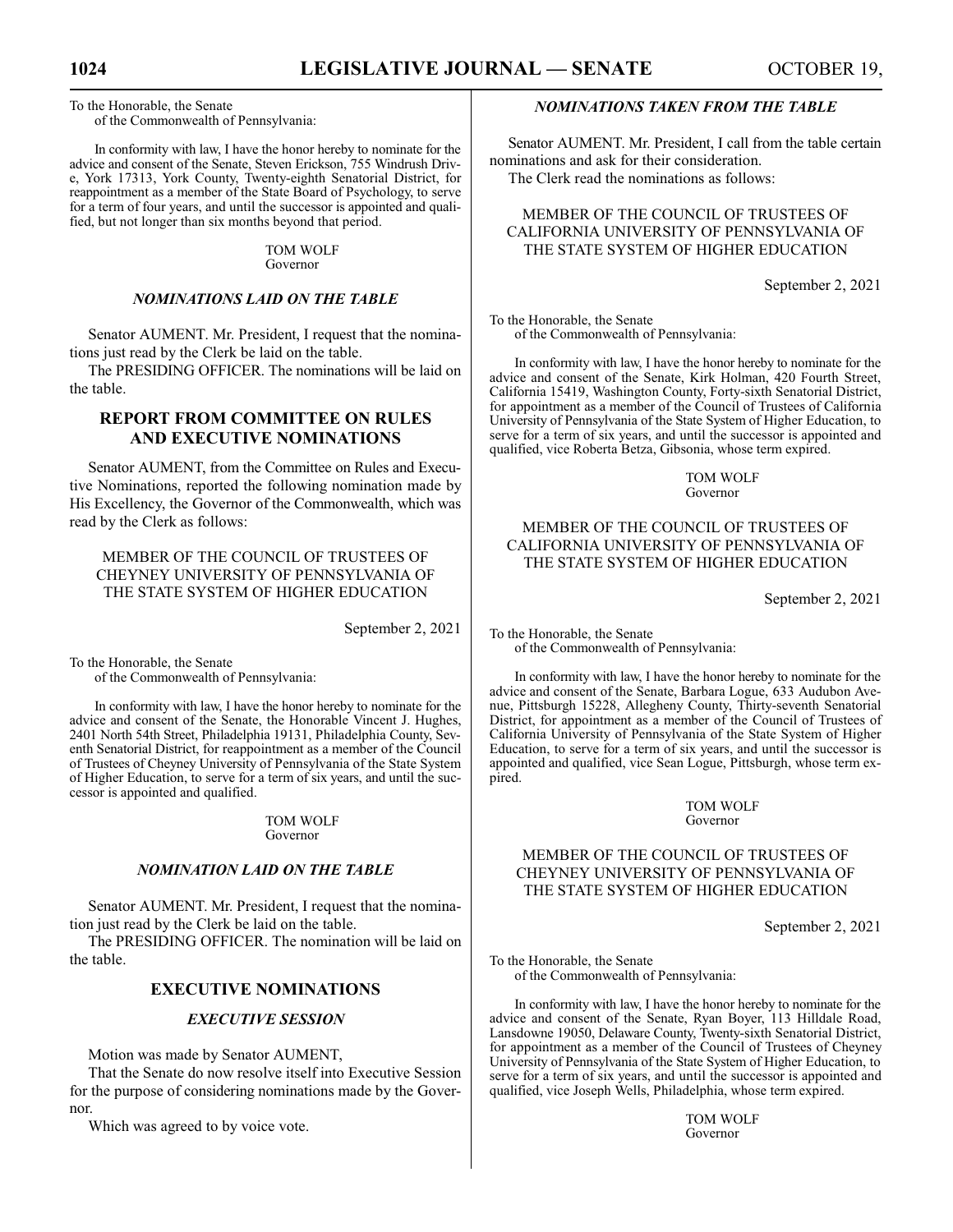# MEMBER OF THE COUNCIL OF TRUSTEES OF CHEYNEY UNIVERSITY OF PENNSYLVANIA OF THE STATE SYSTEM OF HIGHER EDUCATION

September 2, 2021

To the Honorable, the Senate of the Commonwealth of Pennsylvania:

In conformity with law, I have the honor hereby to nominate for the advice and consent of the Senate, Cheryl E. Harper, 1413 Yerkes Street, Philadelphia 19150, Philadelphia County, Fourth Senatorial District, for appointment as a member of the Council of Trustees of Cheyney University of Pennsylvania of the State System of Higher Education, to serve for a term of six years, and until the successor is appointed and qualified, vice Audrey Bronson, Philadelphia, whose term expired.

### TOM WOLF Governor

# MEMBER OF THE COUNCIL OF TRUSTEES OF CHEYNEY UNIVERSITY OF PENNSYLVANIA OF THE STATE SYSTEM OF HIGHER EDUCATION

September 2, 2021

To the Honorable, the Senate of the Commonwealth of Pennsylvania:

In conformity with law, I have the honor hereby to nominate for the advice and consent of the Senate, Kafi Lindsay, 7008 Pipers Glen Way, Philadelphia 19119, Philadelphia County, Fourth Senatorial District, for appointment as a member of the Council of Trustees of Cheyney University of Pennsylvania of the State System of Higher Education, to serve for a term of six years, and until the successor is appointed and qualified, vice Leon Spencer, Jr., Kennett Square, whose term expired.

#### TOM WOLF Governor

# MEMBER OF THE COUNCIL OF TRUSTEES OF CHEYNEY UNIVERSITY OF PENNSYLVANIA OF THE STATE SYSTEM OF HIGHER EDUCATION

September 2, 2021

To the Honorable, the Senate of the Commonwealth of Pennsylvania:

In conformity with law, I have the honor hereby to nominate for the advice and consent of the Senate, LeRoy Nunery II, 511 Cresheim Valley Road, Wyndmoor 19038, Montgomery County, Fourth Senatorial District, for appointment as a member of the Council of Trustees of Cheyney University of Pennsylvania of the State System of Higher Education, to serve for a term of six years, and until the successor is appointed and qualified, vice Robert Bogle, Yeadon, resigned.

> TOM WOLF Governor

# MEMBER OF THE COUNCIL OF TRUSTEES OF CHEYNEY UNIVERSITY OF PENNSYLVANIA OF THE STATE SYSTEM OF HIGHER EDUCATION

September 2, 2021

To the Honorable, the Senate of the Commonwealth of Pennsylvania:

In conformity with law, I have the honor hereby to nominate for the advice and consent of the Senate, Jasmine Sessoms, 8528 Williams Avenue, Philadelphia 19150, Philadelphia County, Fourth Senatorial District, for appointment as a member of the Council of Trustees of Cheyney University of Pennsylvania of the State System of Higher Education, to serve for a term of six years, and until the successor is appointed and qualified, vice Samuel Patterson, Bryn Mawr, whose term expired.

> TOM WOLF Governor

# MEMBER OF THE COUNCIL OF TRUSTEES OF CHEYNEY UNIVERSITY OF PENNSYLVANIA OF THE STATE SYSTEM OF HIGHER EDUCATION

September 2, 2021

To the Honorable, the Senate of the Commonwealth of Pennsylvania:

In conformity with law, I have the honor hereby to nominate for the advice and consent of the Senate, Larry Skinner, 5608 Wynnefield Avenue, Philadelphia 19131, Philadelphia County, Seventh Senatorial District, for reappointment as a member of the Council of Trustees of Cheyney University of Pennsylvania of the State System of Higher Education, to serve for a term of six years, and until the successor is appointed and qualified.

> TOM WOLF Governor

# MEMBER OF THE COUNCIL OF TRUSTEES OF CHEYNEY UNIVERSITY OF PENNSYLVANIA OF THE STATE SYSTEM OF HIGHER EDUCATION

September 2, 2021

To the Honorable, the Senate of the Commonwealth of Pennsylvania:

In conformity with law, I have the honor hereby to nominate for the advice and consent of the Senate, Robert Traynham, 2105 13th Street N.W., Washington, D.C. 20009, for reappointment as a member of the Council of Trustees of Cheyney University of Pennsylvania of the State System of Higher Education, to serve for a term of six years, and until the successor is appointed and qualified.

> TOM WOLF Governor

# MEMBER OF THE COUNCIL OF TRUSTEES OF CHEYNEY UNIVERSITY OF PENNSYLVANIA OF THE STATE SYSTEM OF HIGHER EDUCATION

September 2, 2021

To the Honorable, the Senate of the Commonwealth of Pennsylvania:

In conformity with law, I have the honor hereby to nominate for the advice and consent of the Senate, James Turner, 101 West 24th Street, Chester 19013, Delaware County, Ninth Senatorial District, for appointment as a member of the Council of Trustees of Cheyney University of Pennsylvania of the State System of Higher Education, to serve for a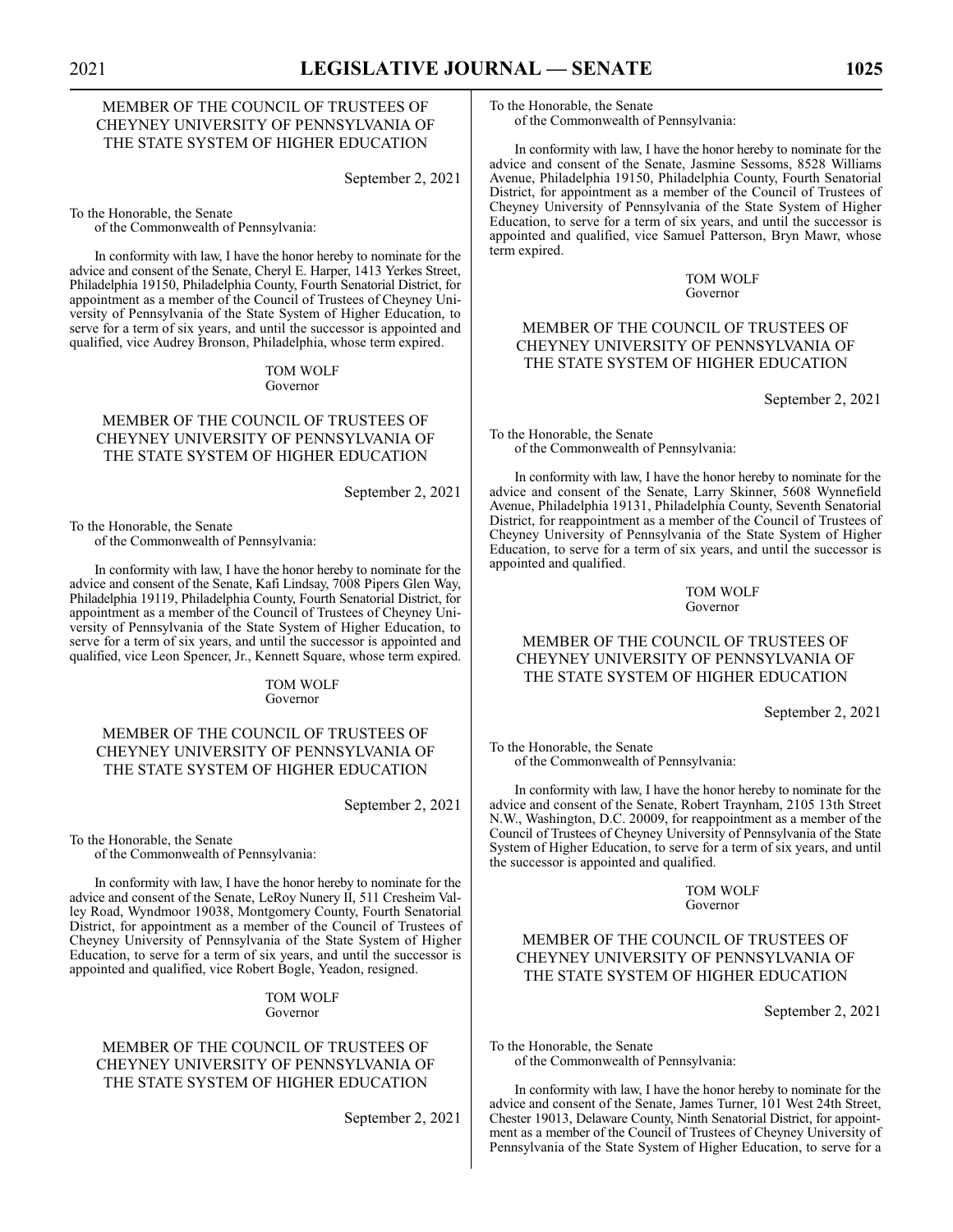term of six years, and until the successor is appointed and qualified, vice James Raith, Thornton, whose term expired.

> TOM WOLF Governor

# MEMBER OF THE COUNCIL OF TRUSTEES OF CHEYNEY UNIVERSITY OF PENNSYLVANIA OF THE STATE SYSTEM OF HIGHER EDUCATION

September 2, 2021

To the Honorable, the Senate of the Commonwealth of Pennsylvania:

In conformity with law, I have the honor hereby to nominate for the advice and consent of the Senate, Craig Welburn, 7216 Farm Meadow Court, McLean, Virginia 22101, for appointment as a member of the Council of Trustees of Cheyney University of Pennsylvania of the State System of Higher Education, to serve for a term of six years, and until the successor is appointed and qualified, vice Vincent Gordon, Drexel Hill, whose term expired.

> TOM WOLF Governor

# MEMBER OF THE CONSTABLES' EDUCATION AND TRAINING BOARD

# September 2, 2021

To the Honorable, the Senate of the Commonwealth of Pennsylvania:

In conformity with law, I have the honor hereby to nominate for the advice and consent of the Senate, Craig Westover, 1320 Rocky Grove Avenue, Franklin 16323, Venango County, Twenty-first Senatorial District, for reappointment as a member of the Constables' Education and Training Board, to serve for a term of three years, and until the successor is appointed and qualified.

> TOM WOLF Governor

# MEMBER OF THE PENNSYLVANIA ELECTION LAW ADVISORY BOARD

August 24, 2021

To the Honorable, the Senate

of the Commonwealth of Pennsylvania:

In conformity with law, I have the honor hereby to nominate for the advice and consent of the Senate, Quetcy Lozada (Congressional District 2), 5001 Roosevelt Boulevard, Philadelphia 19124, Philadelphia County, Second Senatorial District, for appointment as a member of the Pennsylvania Election Law Advisory Board, to serve at the pleasure of the Governor, vice Margaret Spitzer, Philadelphia, resigned.

> TOM WOLF Governor

# MEMBER OF THE STATE BOARD OF LANDSCAPE ARCHITECTS

September 2, 2021

To the Honorable, the Senate of the Commonwealth of Pennsylvania:

In conformity with law, I have the honor hereby to nominate for the advice and consent of the Senate, Richard Rauso, 267 Saunders Station Road, Trafford 15085, Westmoreland County, Thirty-ninth Senatorial District, for reappointment as a member of the State Board of Landscape Architects, to serve for a term of three years, and until the successor is appointed and qualified, but not longer than six months beyond that period.

> TOM WOLF Governor

# MEMBER OF THE COUNCIL OF TRUSTEES OF MANSFIELD UNIVERSITY OF PENNSYLVANIA OF THE STATE SYSTEM OF HIGHER EDUCATION

September 2, 2021

To the Honorable, the Senate of the Commonwealth of Pennsylvania:

In conformity with law, I have the honor hereby to nominate for the advice and consent of the Senate, Aaron Singer, 77 Greenbriar Drive, Wellsboro 16901, Tioga County, Twenty-fifth Senatorial District, for reappointment as a member of the Council of Trustees of Mansfield University of Pennsylvania of the State System of Higher Education, to serve for a term of six years, and until the successor is appointed and qualified.

### TOM WOLF Governor

# MEMBER OF THE BOARD OF TRUSTEES OF THE PENNSYLVANIA STATE UNIVERSITY

July 2, 2021

To the Honorable, the Senate of the Commonwealth of Pennsylvania:

In conformity with law, I have the honor hereby to nominate for the advice and consent of the Senate, Abraham Amoros, 3604 Green Street, Harrisburg 17110, Dauphin County, Fifteenth Senatorial District, for reappointment as a member of the Board of Trustees of the Pennsylvania State University, to serve until July 1, 2024, and until the successor is appointed and qualified.

> TOM WOLF Governor

# MEMBER OF THE BOARD OF TRUSTEES OF THE PENNSYLVANIA STATE UNIVERSITY

July 2, 2021

To the Honorable, the Senate of the Commonwealth of Pennsylvania:

In conformity with law, I have the honor hereby to nominate for the advice and consent of the Senate, Terrence Pegula, 7777 NW Beacon Square Boulevard, Boca Raton, Florida 33487, for reappointment as a member of the Board of Trustees of the Pennsylvania State University, to serve until July 1, 2024, and until the successor is appointed and qualified.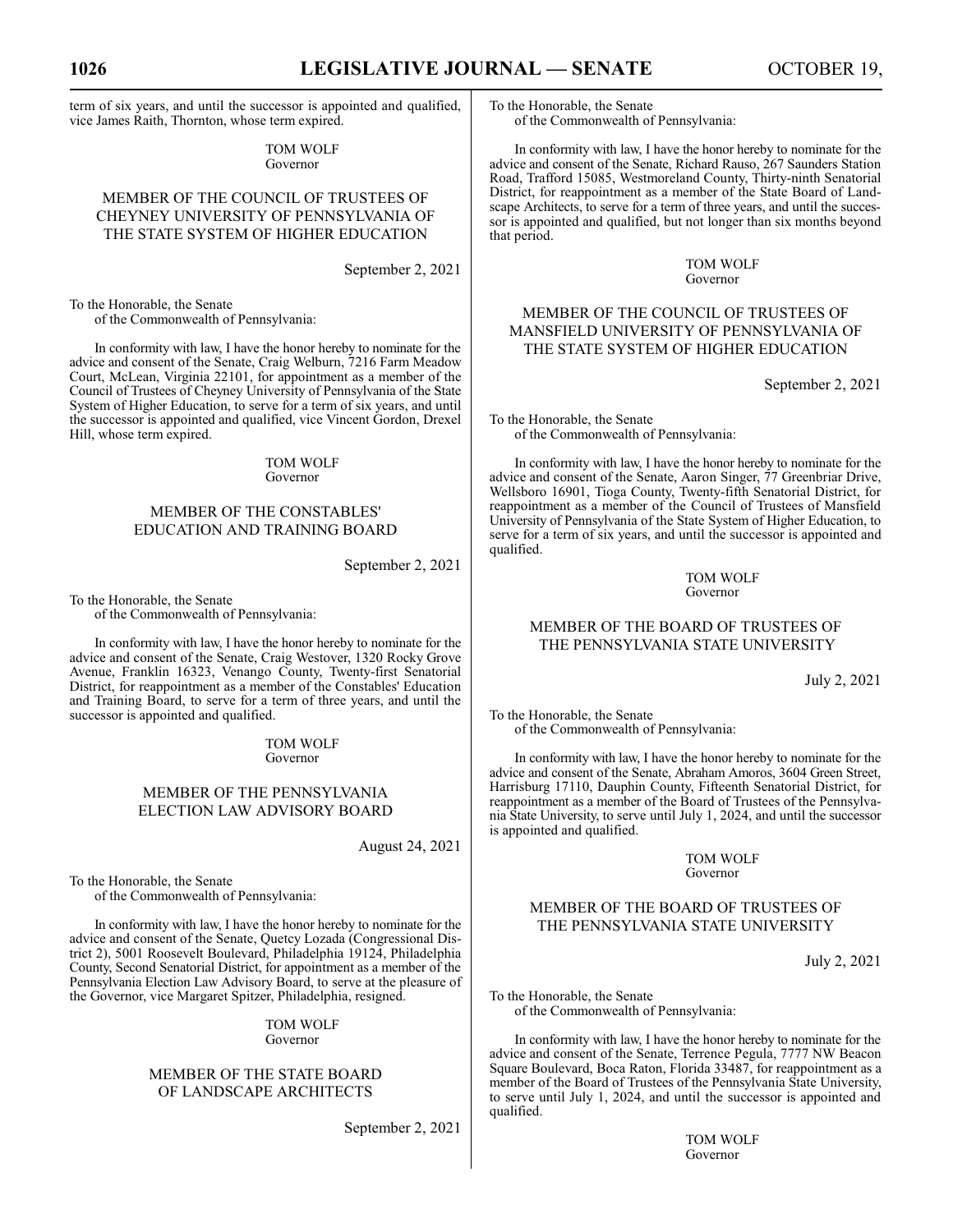# MEMBER OF THE STATE BOARD OF PSYCHOLOGY

September 2, 2021

To the Honorable, the Senate

of the Commonwealth of Pennsylvania:

In conformity with law, I have the honor hereby to nominate for the advice and consent of the Senate, Steven Erickson, 755 Windrush Drive, York 17313, York County, Twenty-eighth Senatorial District, for reappointment as a member of the State Board of Psychology, to serve for a term of four years, and until the successor is appointed and qualified, but not longer than six months beyond that period.

### TOM WOLF Governor

On the question,

Will the Senate advise and consent to the nominations?

The yeas and nays were required by Senator AUMENT and were as follows, viz:

### YEA-49

| Argall          | DiSanto    | Laughlin      | Scavello             |
|-----------------|------------|---------------|----------------------|
| Aument          | Dush       | Martin        | Schwank              |
| Baker           | Flynn      | Mastriano     | Stefano              |
| Bartolotta      | Fontana    | Mensch        | <b>Street</b>        |
| Boscola         | Gebhard    | Muth          | Tartaglione          |
| <b>Brewster</b> | Gordner    | Phillips-Hill | Vogel                |
| <b>Brooks</b>   | Haywood    | Pittman       | Ward, Judy           |
| <b>Browne</b>   | Hughes     | Regan         | Ward, Kim            |
| Cappelletti     | Hutchinson | Robinson      | Williams, Anthony H. |
| Collett         | Kane       | Sabatina      | Williams, Lindsey    |
| Comitta         | Kearney    | Santarsiero   | Yaw                  |
| Corman          | Langerholc | Saval         | Yudichak             |
| Costa           |            |               |                      |

# NAY-0

A constitutional majority of all the Senators having voted "aye," the question was determined in the affirmative. Ordered, That the Governor be informed accordingly.

# *NOMINATION TAKEN FROM THE TABLE*

Senator AUMENT. Mr. President, I call from the table a certain nomination and ask for its consideration. The Clerk read the nomination as follows:

# MEMBER OF THE COUNCIL OF TRUSTEES OF CHEYNEY UNIVERSITY OF PENNSYLVANIA OF THE STATE SYSTEM OF HIGHER EDUCATION

September 2, 2021

To the Honorable, the Senate

of the Commonwealth of Pennsylvania:

In conformity with law, I have the honor hereby to nominate for the advice and consent of the Senate, the Honorable Vincent J. Hughes, 2401 North 54th Street, Philadelphia 19131, Philadelphia County, Seventh Senatorial District, for reappointment as a member of the Council of Trustees of Cheyney University of Pennsylvania of the State System of Higher Education, to serve for a term of six years, and until the successor is appointed and qualified.

> TOM WOLF Governor

On the question,

Will the Senate advise and consent to the nomination?

The PRESIDING OFFICER. The Chair recognizes the gentleman from Philadelphia, Senator Hughes.

Senator HUGHES. Mr. President, I currently serve as a member of the Council of Trustees of Cheyney University, and I am now being renominated to that trustee. I have consulted with the Secretary of the Senate, and I believe I should be excused from this vote.

Thank you, Mr. President.

The PRESIDING OFFICER. Senator Hughes, you are excused from voting.

And the question recurring, Will the Senate advise and consent to the nomination?

The yeas and nays were required by Senator AUMENT and were as follows, viz:

# YEA-48

Argall Costa Laughlin Scavello Aument DiSanto Martin Schwank Baker Dush Mastriano Stefano Bartolotta Flynn Mensch<br>Boscola Fontana Muth Boscola Fontana Muth Tartaglione Brooks Gordner Pittman Ward, Judy<br>Browne Haywood Regan Ward, Kim Browne Haywood Regan Ward, Kim<br>
Cappelletti Hutchinson Robinson Williams, A Collett Kane Sabatina Williams, Lindsey Comitta Kearney Santarsiero Yaw Langerholc

Phillips-Hill Vogel

Robinson Williams, Anthony H.<br>Sabatina Williams, Lindsey

# NAY-0

A constitutional majority of all the Senators having voted "aye," the question was determined in the affirmative. Ordered, That the Governor be informed accordingly.

# *EXECUTIVE SESSION RISES*

Senator AUMENT. Mr. President, I move that the Executive Session do now rise.

The motion was agreed to by voice vote.

# **UNFINISHED BUSINESS BILLS ON FIRST CONSIDERATION**

Senator GORDNER. Mr. President, I move that the Senate do now proceed to consideration of all bills reported from committees for the first time at today's Session.

The motion was agreed to by voice vote. The bills were as follows:

**SB 275, SB 448, SB 755, SB 814, SB 904, SB 905, SB 913, HB 430** and **HB 1122**.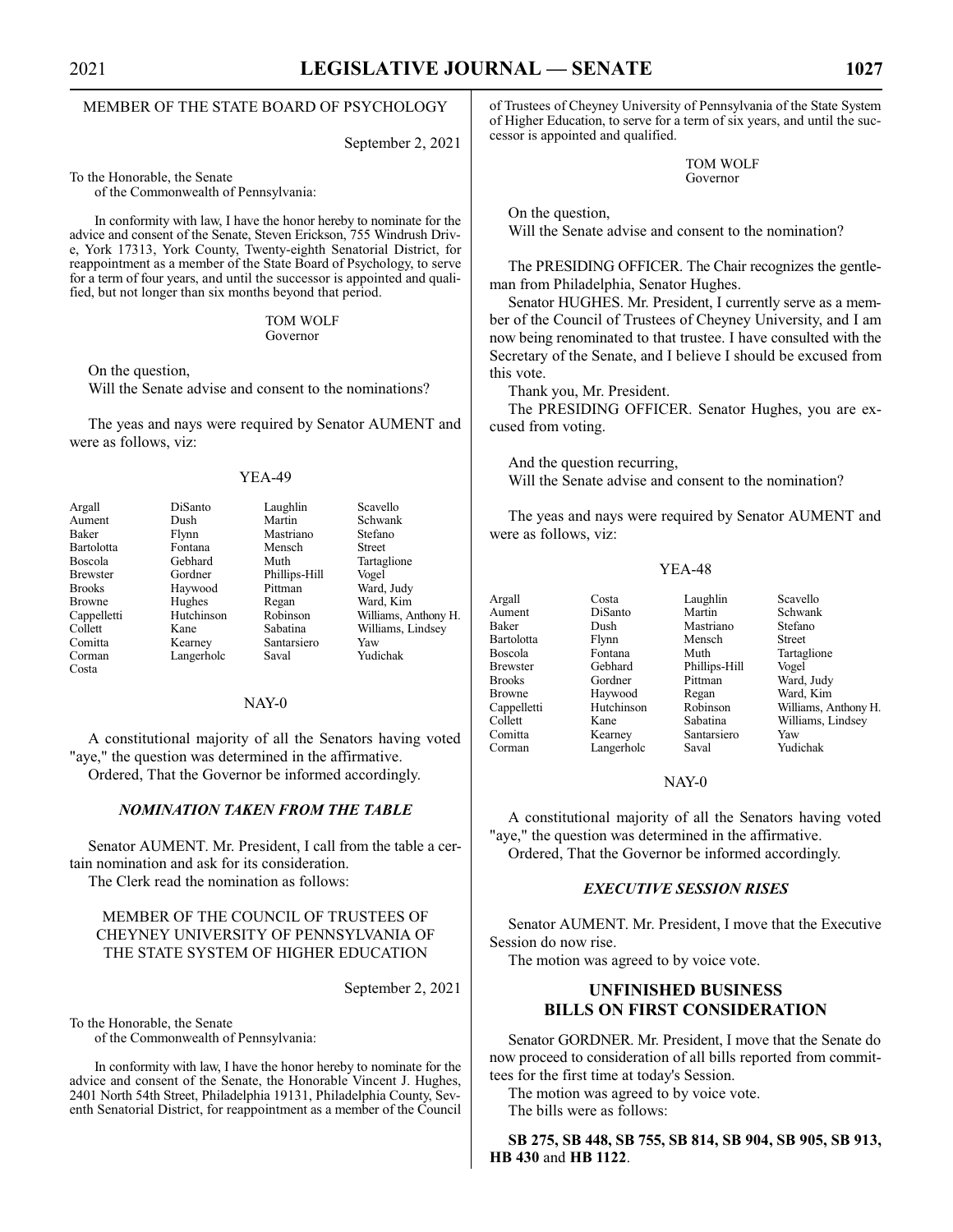And said bills having been considered for the first time, Ordered, To be printed on the Calendar for second consideration.

# **ANNOUNCEMENTS BY THE SECRETARY**

The following announcements were read by the Secretary of the Senate:

# SENATE OF PENNSYLVANIA

### COMMITTEE MEETINGS

### WEDNESDAY, OCTOBER 20, 2021

| 10:00 A.M.    | EDUCATION (public hearing to discuss<br>the proposed regulation #6-349 from the<br>Pennsylvania Department of Education on<br>charter schools and cyber charter schools)            | Hrg. Rm. 1<br>North Off.<br>(LIVE<br><b>STREAMED)</b> |
|---------------|-------------------------------------------------------------------------------------------------------------------------------------------------------------------------------------|-------------------------------------------------------|
| 10:30 A.M.    | STATE GOVERNMENT (public hearing<br>on Senate Bills No. 801, 802, 803 and 804,<br>lobbying disclosure)                                                                              | Room 8E-A<br>East Wing<br>(LIVE<br>STREAMED)          |
|               | MONDAY, OCTOBER 25, 2021                                                                                                                                                            |                                                       |
| 10:30 A.M.    | <b>VETERANS AFFAIRS AND</b><br><b>EMERGENCY PREPAREDNESS (public</b><br>hearing on the services to Pennsylvania<br>veterans)                                                        | Hrg. Rm. 1<br>North Off.<br>(LIVE<br><b>STREAMED)</b> |
| Off the Floor | FINANCE (to consider Senate Bill No.<br>349)                                                                                                                                        | Rules Cmte.<br>Conf. Rm.                              |
| Off the Floor | <b>RULES AND EXECUTIVE</b><br>NOMINATIONS (to consider certain<br><b>Executive Nominations)</b>                                                                                     | Senate<br>Chamber<br>(LIVE<br>STREAMED)               |
|               | TUESDAY, OCTOBER 26, 2021                                                                                                                                                           |                                                       |
| 11:00 A.M.    | APPROPRIATIONS and EDUCATION<br>(joint public hearing on the Pennsylvania)<br>State System of Higher Education update<br>regarding the latest report pursuant to Act<br>50 of 2020) | Hrg. Rm. 1<br>North Off.<br>(LIVE<br>STREAMED)        |
|               | WEDNESDAY, OCTOBER 27, 2021                                                                                                                                                         |                                                       |
| 10:00 A.M.    | <b>COMMUNICATIONS AND</b><br>TECHNOLOGY (to consider Senate Bill<br>No. 482)                                                                                                        | Room 8E-A<br>East Wing<br>(LIVE<br><b>STREAMED)</b>   |
| 10:30 A.M.    | <b>BANKING AND INSURANCE (to</b><br>consider Senate Bill No. 676; Senate<br>Resolution No. 195; and House<br>Bill No. 1588)                                                         | Room 8E-B<br>East Wing<br>(LIVE<br>STREAMED)          |
| 11:00 A.M.    | HEALTH AND HUMAN SERVICES (to<br>consider House Bill No. 764)                                                                                                                       | Room 8E-A<br>East Wing<br>(LIVE<br>STREAMED)          |
| 11:30 A.M.    | COMMUNITY, ECONOMIC AND<br>RECREATIONAL DEVELOPMENT (to<br>consider Senate Bill No. 881)                                                                                            | Room 8E-B<br>East Wing<br>(LIVE<br><b>STREAMED)</b>   |

### MONDAY, NOVEMBER 1, 2021

|   | $1:00$ P.M. | <b>VETERANS AFFAIRS AND</b><br><b>EMERGENCY PREPAREDNESS</b><br>(roundtable discussion with female) | Natl. Counter<br>Drug Training<br>Ctr. Clsrm. |
|---|-------------|-----------------------------------------------------------------------------------------------------|-----------------------------------------------|
|   |             | veterans)                                                                                           | Building. 8-63<br>Ft. Indiantown              |
| f |             |                                                                                                     | Gap, Annville                                 |

# **PETITIONS AND REMONSTRANCES**

The PRESIDING OFFICER. The Chair recognizes the gentlewoman from Philadelphia, Senator Tartaglione.

Senator TARTAGLIONE. Mr. President, I rise today in support of Senate Resolution No. 191, which recognizes October 2021 as National Breast Cancer Awareness Month and October 15 as National Mammography Day throughout the Commonwealth.

I thank Leader Kim Ward for cosponsoring this resolution with me this year. Leader Kim Ward, we are all in awe of your courage and strength during these last few months, and we all stand with you during the months ahead. Thirty-six years ago, the American Cancer Society founded National Breast Cancer Awareness Month to eradicate an illness that was, and continues to be, the most common form of cancer in the United States and one of the nation's leading causes of death. The annual awareness month has helped healthcare advocates and the medical community make great strides in curtailing the threat of breast cancer in the United States.

From 1989 to 2017, the annual death toll for this disease decreased by 40 percent. As a result, 375,900 American lives have been saved. Yet, breast cancer is still all too common in the U.S. and in Pennsylvania. Last year, about 276,000 new cases were diagnosed among American women and about 2,600 were diagnosed in men. Among the 50 States, Pennsylvania has the 24th highest rate of new breast cancer diagnoses among women. Yet, the Commonwealth now ranks just 26th in the annual mammography rate for women over 50. During the COVID-19 pandemic, breast cancer treatment and early screening have declined substantially due to the patients' concerns about virus exposure and hospitals' capacity for non-COVID-19 medical services. The National Cancer Institute says that doctor visits related to breast cancer declined by 94 percent in the U.S., and the mammogram rate declined by 87 percent in the early stages of the pandemic. The institute reports that screening and treatment delays could result in an additional 10,000 deaths from breast cancer and colorectal cancers over the next 10 years.

Mr. President, I do not think it is an exaggeration to say that every single Member of this Senate--and every single Pennsylvanian, for that matter--has been affected by breast cancer in some way. Personally, I lost my sister to breast cancer, which is one of the many reasons why I am very passionate about fighting this disease and one of the reasons why I introduce a National Breast Cancer Awareness Month resolution each year. In 2021, I want to take our advocacy a step further. That is why I am also asking the Senate to resolve that we recognize National Mammography Day. The importance of mammograms in stopping breast cancer cannot be understated. Early detection is crucial for improving our chances of survival and healing and for improving quality of life as a survivor. For women, a mammogram is the most effective early screening method. Starting at age 40, women should get a mammogram every year. Starting at age 55, they should get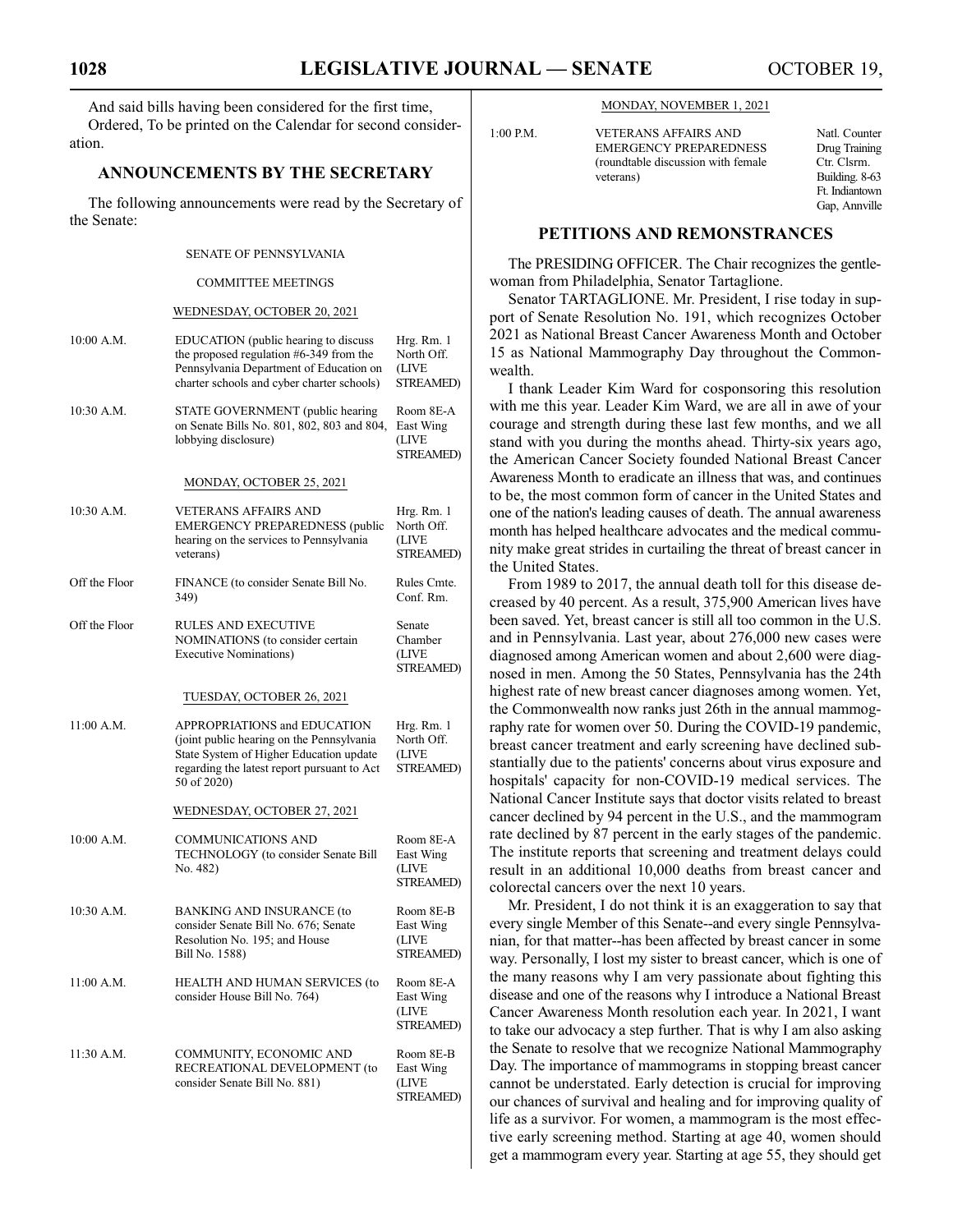a mammogram every 2 years. In between those tests, women should practice self exams regularly. Men should do this as well. When breast cancer is detected early at the localized stage, the 5 year survival rate is 99 percent. Mr. President, let me repeat that. If we detect breast cancer early enough, our wives, sisters, mothers, and daughters will have a 99 percent chance of survival--and so will our husbands, brothers, fathers, and sons.

In honor of all those Pennsylvanians who have lost their battle with breast cancer, and in honor of the many who are now fighting this horrible illness--including the honorable Majority Leader of the Pennsylvania Senate--it is our responsibility and our obligation to spread the word that early detection and treatment saves lives, and that regular breast exams and mammograms are the best early detection methods.

Therefore, I ask my colleagues to support this resolution recognizing National Breast Cancer Awareness Month and National Mammography Day.

Thank you, Mr. President. (Applause.)

The PRESIDING OFFICER. The Chair recognizes, for the second time, the gentlewoman from Philadelphia, Senator Tartaglione.

Senator TARTAGLIONE. Mr. President, today marks 5,581 days since the Pennsylvania legislature last raised the minimum wage in the Commonwealth; 5,581 days that we have been falling behind our lowest earners.

Since 2014, 24 States have increased their minimum wages. In our region, all of our neighbors have raised their minimum wage at least once. As you know, Mr. President, Pennsylvania's minimum wage to this day has remained \$7.25. That is 21 percent below the minimum wage in Delaware, 18 percent below the wage in Ohio, 22 percent below New Jersey's minimum wage, 21 percent below the minimum wage in West Virginia, 39 percent below Maryland's wage, 53 percent below the minimum wage in most of New York State, and 83 percent below the minimum wage in the District of Columbia.

Mr. President, a question that I am often asked by my constituents is, why do Pennsylvania workers deserve less? I challenge any of my colleagues to tell someone making \$7.25, \$8, or even \$8.50 that they deserve less for their work than someone else doing the same job in our neighboring States. We have failed our fellow Pennsylvanians for the last 15 years, but we have a way to fix it. Senate Bill No. 12 is currently sitting in the Committee on Labor and Industry. Mr. President, let us bring it up to a vote. Let us get our lowest earners the raise that we know they all deserve.

Thank you, Mr. President.

The PRESIDING OFFICER. The Chair recognizes the gentlewoman from Chester, Senator Comitta.

Senator COMITTA. Mr. President, good afternoon friends. I rise today at a time when our Commonwealth is facing a pivotal crossroads in addressing climate change. We are now closer than ever before to taking an important step forward here in Pennsylvania to address it. I have expressed, many times, my support for joining the Regional Greenhouse Gas Initiative, known as RGGI, and I have previously outlined the environmental, economic, and health benefits that RGGI will have for workers and families across Pennsylvania. So, today, I would like to focus on the impact RGGI will have on future generations in Pennsylvania.

I have served in public office at the local and State levels for over 15 years now. Prior to being elected to serve the people of Chester County in the 19th Senatorial District, I served 4 years in the State House. Before that, I was a councilwoman and mayor in the Borough of West Chester. Serving in elected office, in any capacity, has been one of the greatest honors of my life. Both personally and professionally, it is a responsibility I take very seriously. I know my colleagues, on both sides of the aisle, will agree. I became involved in public service to create a better world for our children, our young people, including my children, my grandchildren, and yours. They represent our greatest possibilities; they represent our dreams for a better, cleaner, and brighter future. It is because of them that I have been such a strong supporter of RGGI. I think we can all agree that our children should inherit a safe and healthy planet with clean air, clean water, and a clean environment. As adults, we have a fundamental responsibility to protect and nurture our children. With RGGI, we are giving subsequent generations the opportunities they need and deserve; giving them a chance to thrive; and addressing the crisis that is right in front of our eyes--one that is grounded in science and informed by years upon years of data and backed up by study after study.

Science shows that extreme weather events are exacerbated by climate change. Global warming is making severe flooding, dangerous wildfires, and extreme heat the norm. You can see it, and you can feel it. Summers in Philadelphia and southeastern Pennsylvania are now hotter than those in Washington, D.C., or Atlanta were only a few decades ago. Summers in Washington and Atlanta are hotter than the summers in Tampa, Florida, used to be and so on. Meanwhile, there is no indication whatsoever that rising temperatures and extreme weather events will decrease unless we take immediate and effective action to address our emissions. We are watching a crisis unfold before our very eyes, and it is time to get off the sidelines and get to work. The recently released United Nations IPCC report said as much, it spelled out: we must act now to avoid the very worst impacts of climate change.

Now, RGGI has been called a lot of things over the last 2 years, but here are the facts. RGGI is a commonsense cap and invest program that simply asks companies that have greatly contributed to our climate crisis to take responsibility for their role by limiting their emissions and investing in the transition to clean energy. The Pennsylvania Department of Environmental Protection and other organizations have produced extensive modeling to illustrate the multiple ways Pennsylvania will benefit from RGGI, including reduced CO2 in our atmosphere, healthier air, new jobs, and a more competitive edge in our energy sector. There is still some opposition. We are told that RGGI will stifle the coal industry and Pennsylvanians will lose jobs. The truth is that the coal industry is going to be forced to evolve with or without RGGI, and it is already happening. Every day, coal-fired power plants are less and less viable in our competitive energy marketplace. They are older facilities with higher emissions and higher costs of operation. The stark reality is that they are already being phased out, and if we do not act to transition to clean energy now, they will suffer huge losses as the energy sector transitions over the next decade.

If we are really worried about the workers and the jobs of today and tomorrow--and we are worried about our workers and their jobs for today and tomorrow--let us not just worry about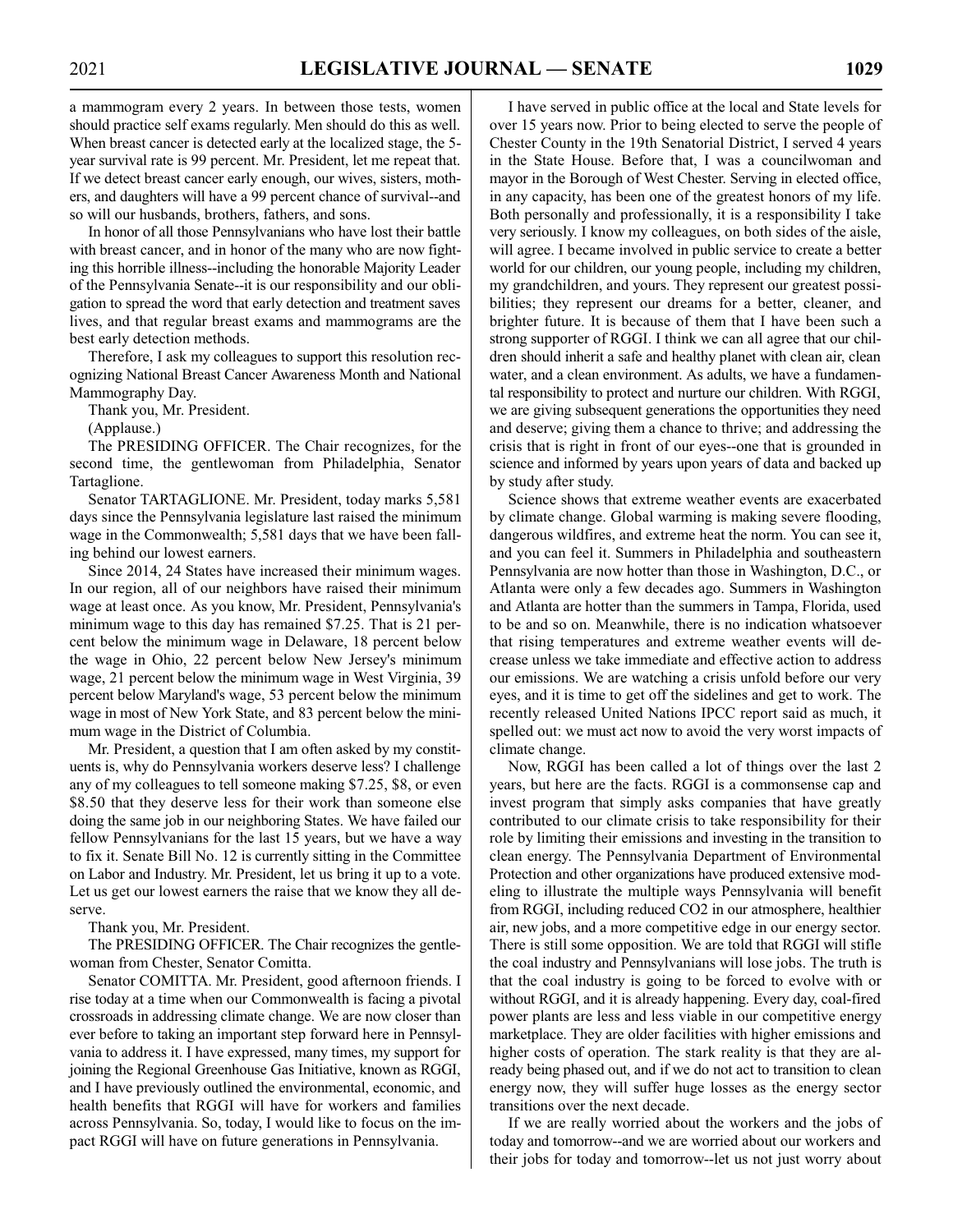them. Let us do something to help them now. Let us join RGGI. RGGI will keep Pennsylvania competitive in the energy sector and will create almost 30,000 jobs across the Commonwealth. Those are new jobs for individuals who will need to transition within the energy industry and new opportunities for future generations to truly lean into clean energy with a wealth of homegrown ingenuity and innovation that is yet to be tapped. If you want examples of what progress looks like, look no further than the 11 States that are already realizing the benefits of RGGI. In Rhode Island, two RGGI auctions this year yielded nearly \$8.5 million for the State to invest in energy efficiency, renewable energy, and other climate and consumer programs. Now, Rhode Island is considering investing in solar energy adoption for homeowners and small businesses, renewable energy projects at State government facilities, accelerating the adoption of LED lighting technologies across municipal and public school facilities, clean energy improvements to support its public transit authority and helping agriculture and farmers green their operations. Right now in Virginia, a significant amount of RGGI proceeds are being invested in flood preparedness and mitigation to support at-risk communities along its thousands of miles of coastline. Virginia only joined RGGI last year, and its second RGGI auction netted over \$20 million for the fund, bringing the total pot to over \$40 million with two more auctions scheduled in 2021. The fund is projected to generate upwards of \$800 million over the course of the next decade for statewide flood resilience. Those are investments in local and statewide infrastructure, transportation, and economic success. I would love to see, we would love to see, the same types of investments here in Pennsylvania.

That is why, as a companion to RGGI, I have introduced Senate Bill No. 15, the RGGI Investments Act, which will ensure our communities can transition to careers in clean and renewable energy, invest in energy-efficient programs, and uplift the health and well-being of all Pennsylvanians. Senate Bill No. 15 would create funds to disperse proceeds that would be generated for Pennsylvania through RGGI auctions. Specifically, it would make targeted investments to support workers and communities impacted by energy transition, invest in environmental justice communities, and further strengthen Pennsylvania's growing clean energy, commercial, and industrial sectors.

For those who may remain opposed to RGGI, I respectfully ask that you consider one final point. What kind of world are we leaving our children and our grandchildren? You see, this is not only the crisis of our time, this is also the crisis of our children's future. Meanwhile, they are standing up and speaking out. More and more young people are raising their voices to let us, lawmakers and legislative leaders, know that they want change, they demand change, and they grasp the severity of the climate crisis. They understand the power of the moment, and they represent the promise of our best and brightest hopes. RGGI is not radical environmentalism; it is basic problem solving. The problem is climate change; the solution is cap and invest. The future is clean energy.

We all came to Harrisburg for different reasons, representing different regions, but while our Commonwealth is home to exceptional vibrance and diversity, climate change is the great equalizer. Let us take on these problems now for the sake of our children and our grandchildren. Let us take them on because it is our constitutional duty, and it is the right thing to do. We are here, in this Chamber, now, today. We see a climate crisis happening now, today. Let us make a promise to get it done. Let us do it today. The time to come together in support of RGGI and Senate Bill No. 15 is now. Thank you very much.

The PRESIDING OFFICER. The Chair recognizes the gentlewoman from Montgomery, Senator Cappelletti.

Senator CAPPELLETTI. Mr. President, I rise today to bring attention to the inaction by this Chamber to address climate change. At the end of August, my constituents and many others in the southeast--and, well, all across the Commonwealth--were hit by Hurricane Ida. The flooding ruined homes, tornadoes destroyed entire communities, properties destroyed, and total blocks of cars completely incapable of being turned back on. Hurricane Ida was a prime example of the types of weather conditions that scientists have been talking about for a while that, in our future, if we continue to deny climate change, those 100-year storms will happen more and more frequently. In fact, the storms and natural disasters will get worse. Pennsylvania voters overwhelmingly support action on climate change, and these voters do not just live in the southeast. Pennsylvania voters strongly favor subsidies for clean energy. Voters support tax credits to bring clean energy manufacturers to Pennsylvania by 70 percent to 10 percent, including 89 percent of Democrats and a clear majority of both Republicans and Independents. A minimum of 82 percent of voters in every demographic assessed in a recent poll are concerned about air pollution, including Democrats, Republicans, and Independents; men and women; college and non-college educated voters; in fact, every age group and region of Pennsylvania. In advocating for Senate Bill No. 872, which I have introduced with Senator Muth--it is also known as Go 100 PA; it gets our Commonwealth to 100 percent renewables by 2050--we have heard stories of people from all across the Commonwealth who are concerned for their health, livelihood, and their children's futures. Here are some quotes and stories:

After moving to the city of Philadelphia at the age of seven, I was diagnosed with asthma. In seventh grade, I learned about fossil fuels being the cause of air pollution and the health problems they bring. At that time, I wondered why we do not move from using fossil fuels and upgrade to something better, something healthier, cleaner for the environment, something that future generations would thank us for. We hear about the potential renewable energy has and how it benefits the regions that use it, yet nothing has been done. I cannot help but wonder if a seventh grader knew better than a politician voting against renewable energy. Does that politician have their community's best interests in mind? Twenty-one percent of children have asthma in the city of Philadelphia alone. It is time that we hold our State accountable and support Go 100 percent PA. That is from Evelyn, a constituent in Senator Street's district.

I want a world to have a future. I am doing what I can, but one person's actions are not enough. All the hurricanes, tornadoes, and wildfires should be a big wake-up call. Jean, a constituent from Senator Collett's district.

Isabelle, from my own district, says, I am a snow sports coach. I worry about the effects of climate change on my livelihood. Less snow means less joy in being outdoors, skiing, or snowboarding. The economic impact on the ski and snowboard industry would be absolutely devastating.

These are the thoughts and opinions of many Pennsylvanians wondering why their elected officials are not acting with urgency